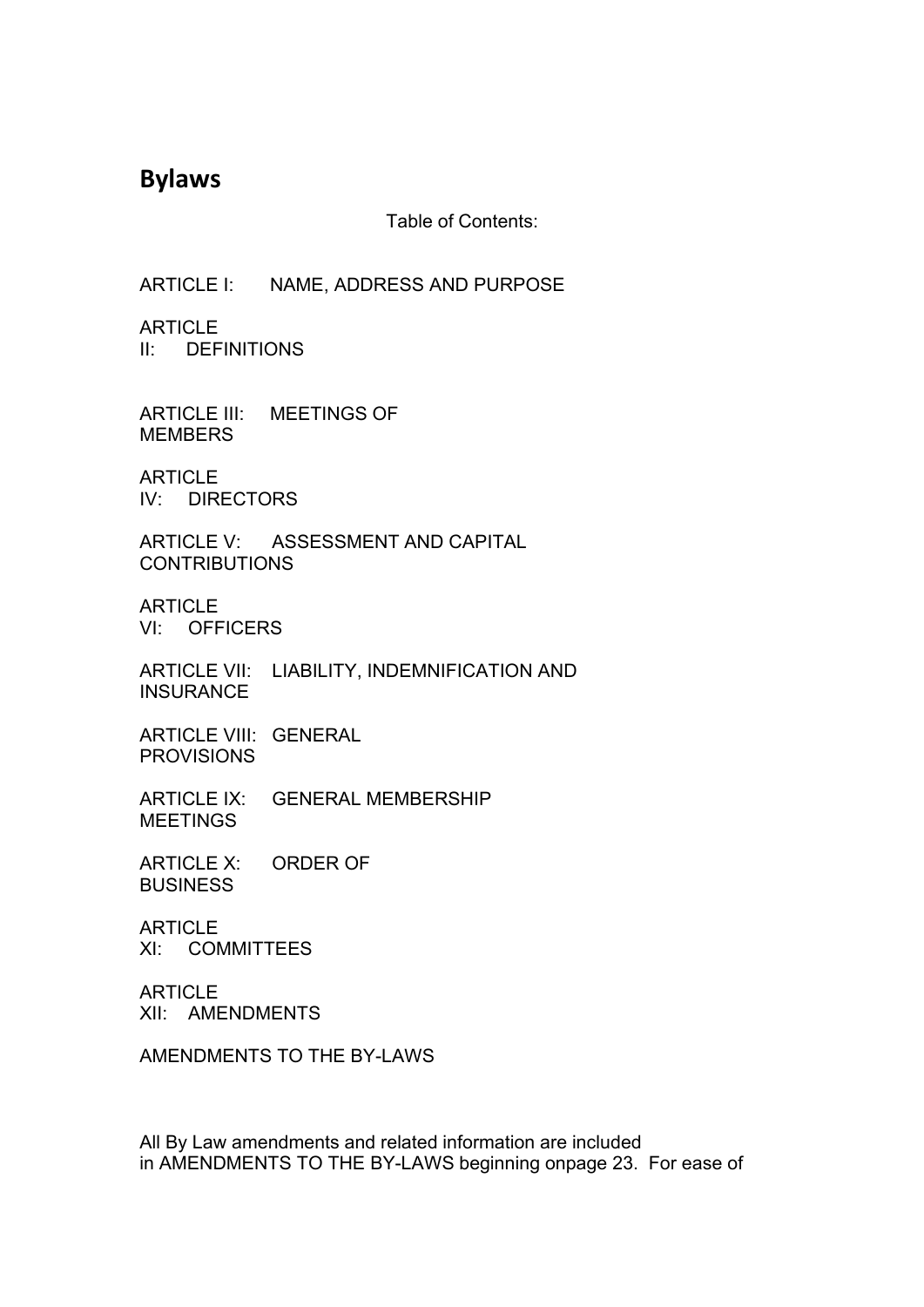reading, the text of the amendments is included in the body of the By Laws itself in red italics replacing crossed out wording, if applicable.

### ARTICLE I: NAME, ADDRESS AND PURPOSE

Section 1.01: The name of this Association is:

JONAS MOUNTAIN PROPERTY OWNERS ASSOCIATION,INC.

(hereinafter referred to as the "Association").

Section 1.02: The official address of the Association is: 16 Gower Road, Albrightsville, Penn Forest Township, Carbon

County, Pennsylvania 18210 Post Office Box 771 (see amendments) The Association may also have Offices at such other places both within and outside the Commonwealth of Pennsylvania as the Board of Directors may from time to time determine or the business of the Association may require. Section 1.03: The purpose of the Association is to protect the investments of the property owners and their lots by the maintenance and improvement of the assets of the Association. Additional purposes are to acquire additional assets and to undertake such other projects that will benefit the members of the Association.

### ARTICLE II: DEFINITIONS

Section 2.01: "Association" shall mean and refer to the Jonas Mountain Property Owners Association, Inc., a non-profit corporation organized and existing under the laws of the Commonwealth of Pennsylvania.

Section 2.02: "Declaration" shall mean and refer to the Declarations of the Protective Covenants, filed in the Office of Recorder of Deeds in and for Carbon County, Pennsylvania, as the same shall pertain to the Properties described therein and any supplement or amendment thereto.

Section 2.03: "The Properties" shall mean and refer to the real estate described in the Declaration.

Section 2.04: "Common Properties" shall mean and refer to those areas designated upon any recorded subdivision plan for Jonas Mountain and intended to be devoted to the common use and enjoyment of Owners of the Properties; and shall specifically include, but not be limited to the exclusion of other improvements which may hereafter be designated as Common Properties, the following:

Roads and Streets not dedicated to the public Permanent Parks Permanent Recreation Plots

Common Properties shall also mean and refer to any improvement owned by the Association.

Section 2.05: "Lot" shall mean and refer to the numbered lots or numbered and lettered lots in the numbered blocks as shown on the subdivision plans of Jonas Mountain Phase II (see amendments)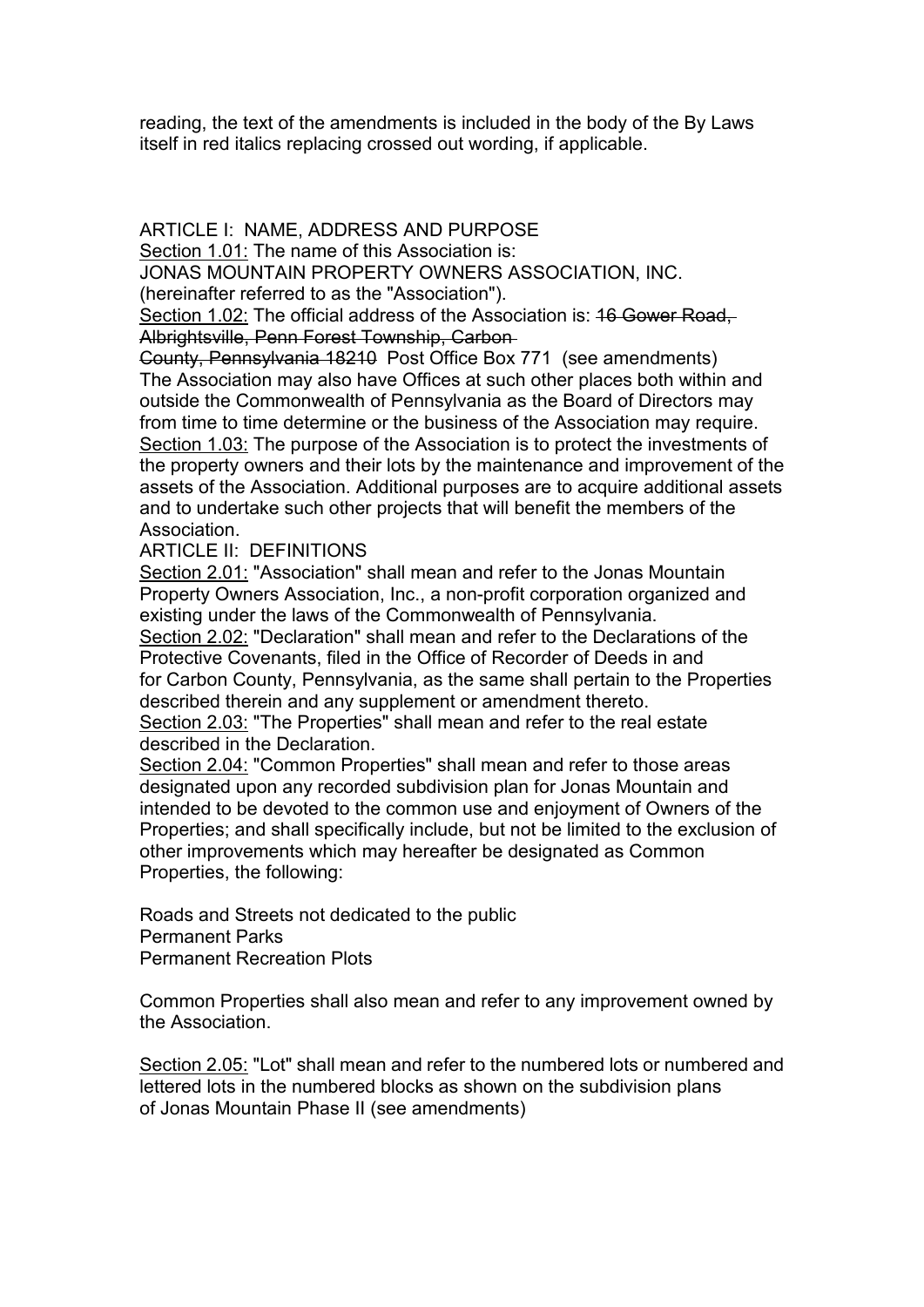Section 2.06: "Living Unit" shall mean and refer to any portion of a building situated upon the Properties designated designed and intended for use and occupancy as a residence by a single family.

Section 2.07: "Member" shall mean and refer to a person who owns of record or beneficially any real property within the development known as Jonas Mountain located in Penn Forest Township, Carbon County, Pennsylvania.

Section 2.08: "Member in good standing" shall mean and refer to a member who has complied with all of the requirements of the Declaration of Protective Covenants and these By-Laws and Rules and Regulations and whose financial obligations, dues and assessments owed to the Association are current.

Section 2.09: "Undeveloped lot" shall mean and refer to any lot which has no residential building situated upon it (see amendments)

Section 2.10: Email is a legal form of communication and may be substituted for hard copy mailings to members who have valid email addresses for the purposes of meeting notifications, proxy requests, informational notes to members and other forms of communication. (see amendments) ARTICLE III: MEETINGS OF MEMBERS

### Section 3.01: Members:

The members of this corporation shall consist of all persons who own of record or beneficially any real property within the development known as Jonas Mountain located in Penn Forest Township, Carbon County, Pennsylvania.

#### Section 3.02: Place of Meeting:

All meetings of the members shall be held at such place within or outside the Commonwealth, as may be from time to time fixed or determined by the Board of Directors. The Board of Directors shall not call less than one meeting of members in each calendar year. If the annual or other regular meeting is not called and held within six (6) months after the designated time, any member may call such a meeting at any time thereafter.

#### Section 3.03: Voting Rights:

All members shall be entitled to one vote per lot owned, including an owner-member who are commercial developers, contractors or builders, and including any person who received ownership in a lot as an assignee or beneficiary of Jonas Mountain Phase II or successors of its interest. Each lot shall entitle its owners to one vote regardless of whether the beneficial owner of the lot is different from the record owner. "Lots" are defined by the subdivision plans of Jonas Mountain Phase II. Membership shall terminate automatically when a person no longer owns of record or equitably any real property within Jonas Mountain. Only members of record on the date so fixed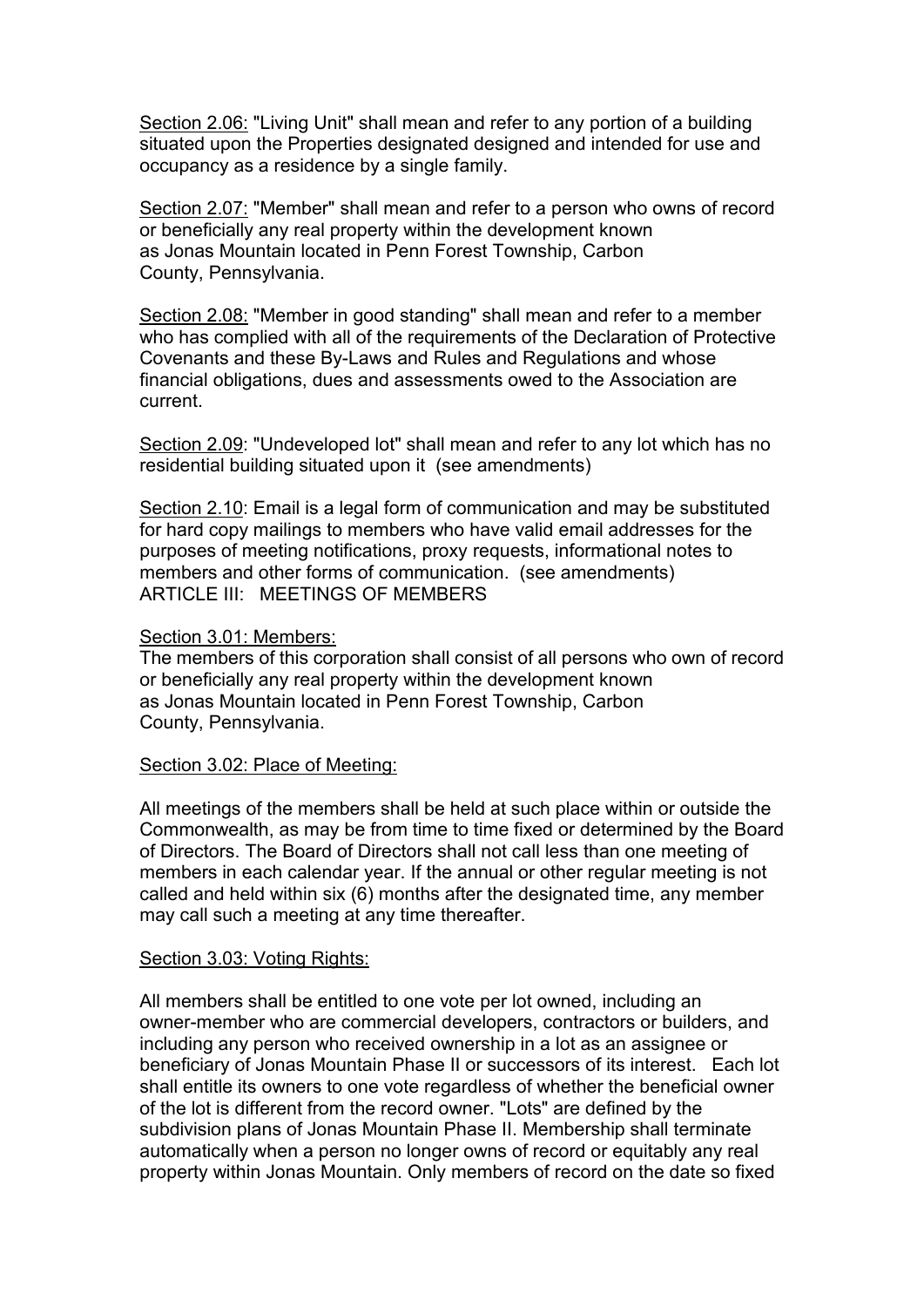pursuant to Section 4.10 shall be entitled to cast their vote or votes in any meeting of the Association, notwithstanding any change in membership on the books of the Association after any record date is fixed.

#### Section 3.04: Special Meetings:

Special meetings of the members for any purpose or purposes, unless otherwise prescribed by statute or by the articles of incorporation, may be called at any time by the president, or a majority of the Board of Directors, or not less than one-tenth of all members entitled to a vote at the particular meeting, upon written request delivered to the Secretary of Association. Such a request shall state the purpose or purposes of the proposed meeting. Upon receipt of any such request, it shall be the duty of the secretary to call a special meeting of the members to be held at such time, not more than sixty days thereafter, as the secretary may fix. If the secretary shall neglect to issue such call the person or persons making the request may issue the call.

### Section 3.05: Notice of Special Meetings:

Written notice of every special meeting of members, specifying the place, date and hour and the general nature of the business of the meeting, shall be served upon, or mailed, postage prepaid, at least five days prior to the meeting, unless a greater period of notice is required by statute, to each member entitled to vote there at.

### Section 3.06: Voting List:

The secretary shall make and keep current a complete list of the members entitled to vote at the meeting, arranged in alphabetical order, which shall be kept on file at the registered office of the Association, and shall be subject to inspection by any member at any time during usual business hours. Such list shall also be produced and kept open at the time and place of meetings and shall be subject to the inspection of any member during the whole time of the meeting.

#### Section 3.07: Business-Special Meetings:

Business transacted at all special meetings of members shall be limited to the purposes stated in the notice.

#### Section 3.08: Ballots and Proxies:

Members may vote by ballot or by proxy provided any such proxy shall be executed in writing by the members or his duly authorized attorney-in-fact and is filed with the Secretary of the Association. No proxy shall be valid after eleven months from the date of its execution unless a longer time is expressly provided therein, but in no event shall a proxy be voted on after three years from its date of execution. In connection with proxy voting the Association shall mail a Ballot to all paid-up members (by the date so fixed in Section 4.10) not later than fifteen (15) days in advance nor more than thirty (30) days in advance of the general meeting of the Association.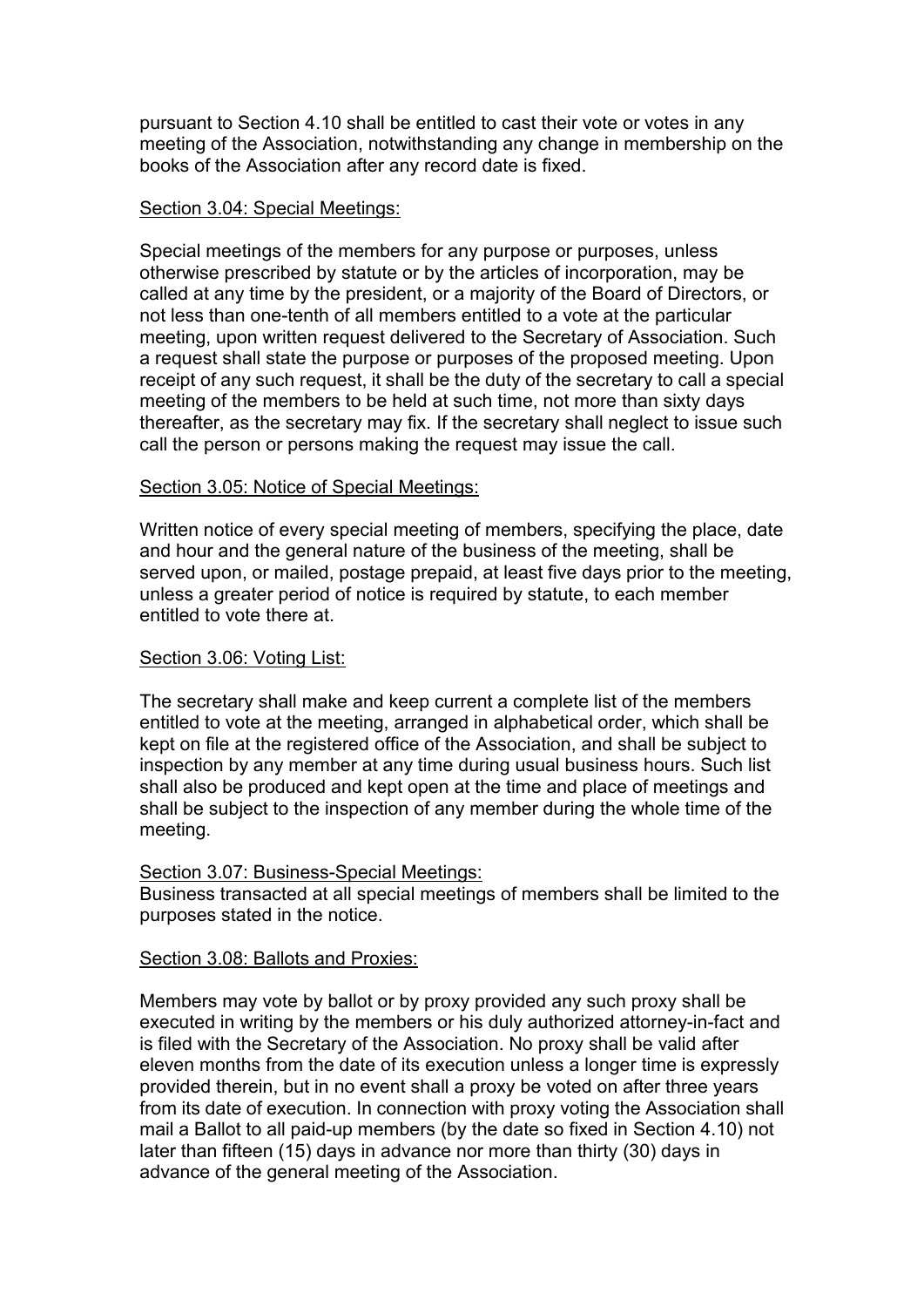### Section 3.09: Quorum and Adjournment: (see amendments)

Members representing ten (10) percent of the number of votes eligible to vote, present in person or represented by proxy, shall be required and shall constitute a quorum at all meetings of the members Members representing twenty five (25) percent of the number of members eligible to vote, present in person or represented by proxy, shall be required and shall constitute a quorum at all meetings of the members for the transaction of business, except as otherwise provided by statute or by the articles of incorporation or by these By-Laws. The members present in person or by proxy at a duly convened meeting can continue to do business until adjournment, notwithstanding withdrawal of enough members to leave less than a quorum. If any meeting of members cannot be organized because a quorum has not attended of members entitled to vote, present in person or by proxy, shall have thepower, except at has not been constituted as defined herein, the Board of Directors shall have the power, except as otherwise provided by statute, to adjourn the meeting to such time and place as they may determine. In the case of any meeting called for the election of directors, those who attend the second of such adjourned meetings shall constitute a quorum for the purpose of the election of directors. In the case of a meetings called for any other purpose, those who attend the second of such adjourned meetings shall constitute a quorum for the purpose of acting upon any matter set forth in the notice of the meeting, provided that written notice of a second adjourned meeting stating that those members who attend shall constitute a quorum for the purpose of acting should be given ten (10) days prior to the meeting by registered written notice. When a quorum is present or represented at any meeting, the vote of a majority of those present in person or represented by proxy shall decide any question brought before such meeting unless the question is one upon which, by express provision of the statutes or of the articles of incorporation, a different vote is required in which case such express provision shall govern and control the decision of such question.

### Section 3.10: Meeting by Written Consent:

Any action which may be taken at a meeting of the members may be taken without a meeting if a consent in writing, setting forth the action so taken shall be signed by all members who would be entitled to vote at a meeting for such purpose and shall be filed with the Secretary of the Association.

### Section 3.11: Judges of Elections:

In advance of any meeting of members, the Board of Directors may appoint judges of election who need not be members, to act at such meeting or any adjournment thereof. If judges of election be not so appointed, the chairman of any such meeting may and, on the request of any member or his proxy, shall make such appointed at the meeting. The number of judges shall be one or three. If appointed at a meeting on the request of one or more members or proxies, the majority of members present and entitled to vote shall determine whether one or three judges are to be appointed. No person who is a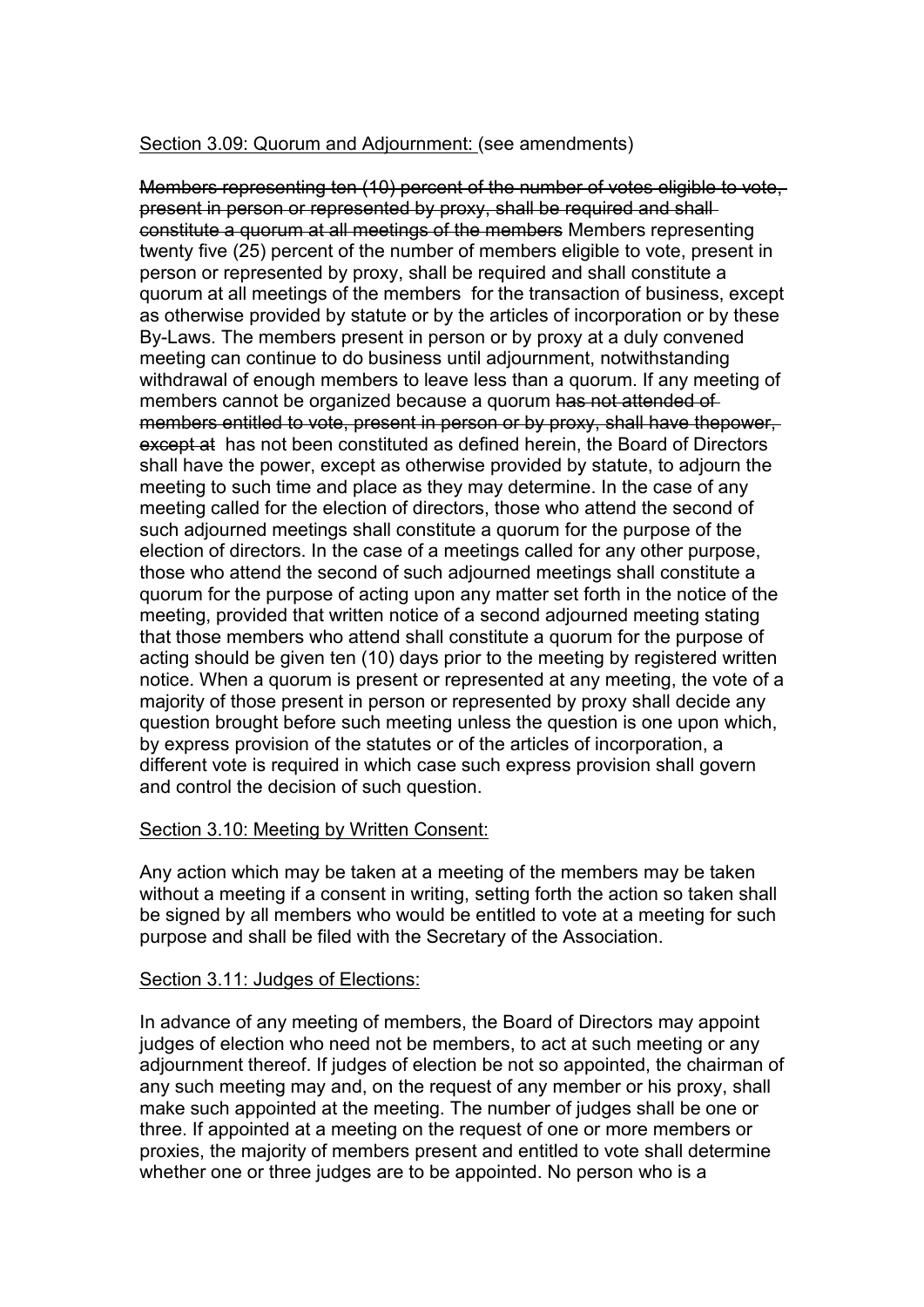candidate for office shall act as a judge. The judges of Election shall do all such acts as members, and shall make a written report of any matter determined by them by the chairman of the meeting or any member of his proxy. If there be three Judges of Election the decision, act, or certificate of a majority shall be effective in all respects as the decision, act, or certificate of all.

### Section 3.12: Members Rights:

All members in good standing shall be entitled to participate in Association functions and to use the facilities and assets of the Association in common with other members as provided for in the covenants and restrictions contained in deeds, these By-Laws and in accordance with the rules and regulations adopted by the Board of Directors. Every member shall have the right to enjoy their property and to use it for the purposes for which they originally purchased it provided they do not violate any restrictions imposed by their deed, this Association, PennForest Township, Carbon County,

the Commonwealth of Pennsylvania or the United States of America. Every member shall have the right to make suggestions to the Board of Directors for the betterment of the Association. Such suggestions should be in writing and addressed to the Board of Directors at the address set forth in Section 1.02.

## ARTICLE IV: DIRECTORS

Section 4.01: Term and Number: (see amendments)

The number of Directors which shall constitute the Board shall not be less than three (3) nor more than thirteen (13) Directors, as may from time to time be set by the Board of Directors by resolution. This number of Directors, set by resolution, shall be the number of Directors voted on at the next annual meeting. However, the Board of Directors may, by a vote of not less than a majority of the authorized number of Directors, increase or decrease the number of Directors from time to time without a vote of the members provided. however, that any such decrease shall not eliminate any Director then in office. Directors must be members in good standing of the Association.

The Board of Directors shall be divided into two classes, each class being as nearly equal in number as possible.The Directors comprising each class shall each serve four (4) year terms. At each annual meeting of members, the members shall elect successors to the class of Directors whose terms expire at such meeting, so that the term of one class of Directors shall expire every two (2) years. Each Director shall hold office for the term for which he or she is elected or appointed and until his or her successor shall be selected and qualified, or until resignation or removal. In the event of an increase or decrease in the authorized number of Directors,

(I) each Director then serving as such shall continue as a Director until the expiration of his or her term, and

(II) the newly created or eliminated directorships shall be apportioned by the Board of Directors among the two classes of Directors so as to maintain the classes as nearly equal in number as possible. No officer shall hold the same office more than three consecutive years of his four (4) year term. more than two consecutive terms.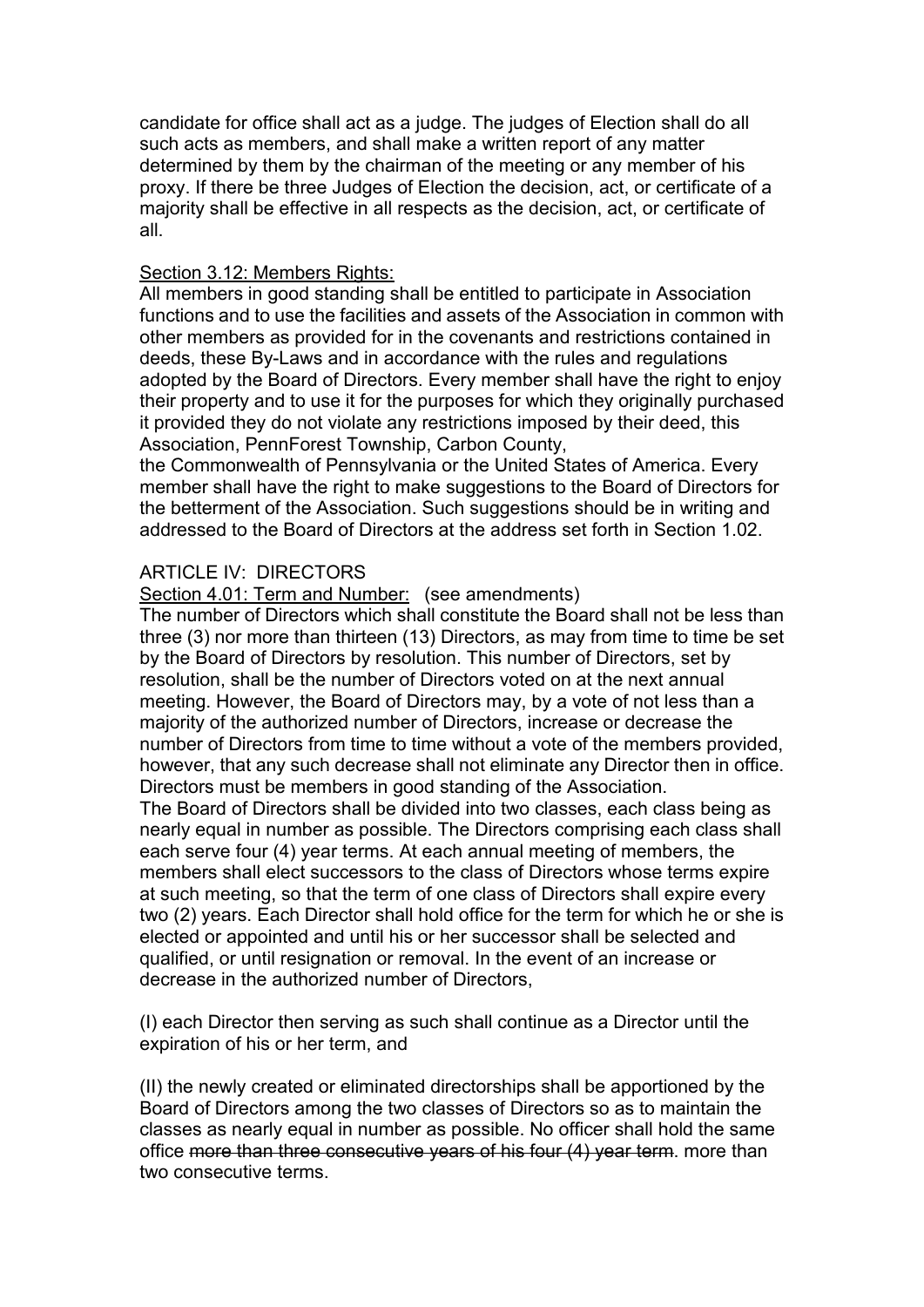Section 4.02: Vacancies: (see amendments)

Vacancies and newly created Directorships resulting from the increase in committees may be filled by a majority of majority vote of the remaining Directors, though less than a quorum, and each person so elected shall be a Director until his successor is elected by the members at the next annual meeting of members or at a special meeting duly called for that purpose.

### Section 4.03: Duties and Powers:

(A) It shall be the duty of the Board of Directors:

(I) To cause to be kept a complete record of all its acts and corporate affairs and to present a statement thereof to the members at the annual meeting of the members, or at any special meeting.

(II) To supervise all agents and employees of this Association and to see that their duties are properly performed.

(III) As more fully provided in the Declaration and these Articles:

(a) to fix the amount of the assessment against each lot for each assessment period at least thirty (30) days in advance of such date or period, and at the same time;

(b) to prepare a roster of the properties and assessments applicable thereto which shall be kept in the office of the Association, and, at the same time;

(c) to send written notice of each assessment to every owner subject thereto. (IV) To issue or to cause a delegated person to issue upon demand by any legally authorized person, lot owner, or realtor, attorney or title clerk when associated with a signed Agreement of Sale, a certificate setting forth whether or not any assessment has been paid, owed or forgiven. Such certificate shall be conclusive evidence of the

status of the assessment.

(B) The Board of Directors shall have the power:

(I) To call Special Meetings of the members or Joint Committee meetings whenever it deems necessary and a meeting shall be called at any time pursuant to Section 4.07.

(II) To appoint and remove at pleasure all agents and employees of the Association, prescribe their duties, fix their compensation, and require of them such security or bond as it may deem expedient. Nothing contained in these By-Laws shall be construed to prohibit the employment of any Member of the Association.

(III) To establish, levy and assess and collect the assessments or charges as provided in the Declaration.

(IV) To adopt and publish reasonable Rules and Regulations governing the use of the Common Properties and Facilities and the personal conduct of the members, guests and others on such Common Properties of the By-Laws and Protective Covenants of Record and all approved Rules and Regulations of the Association.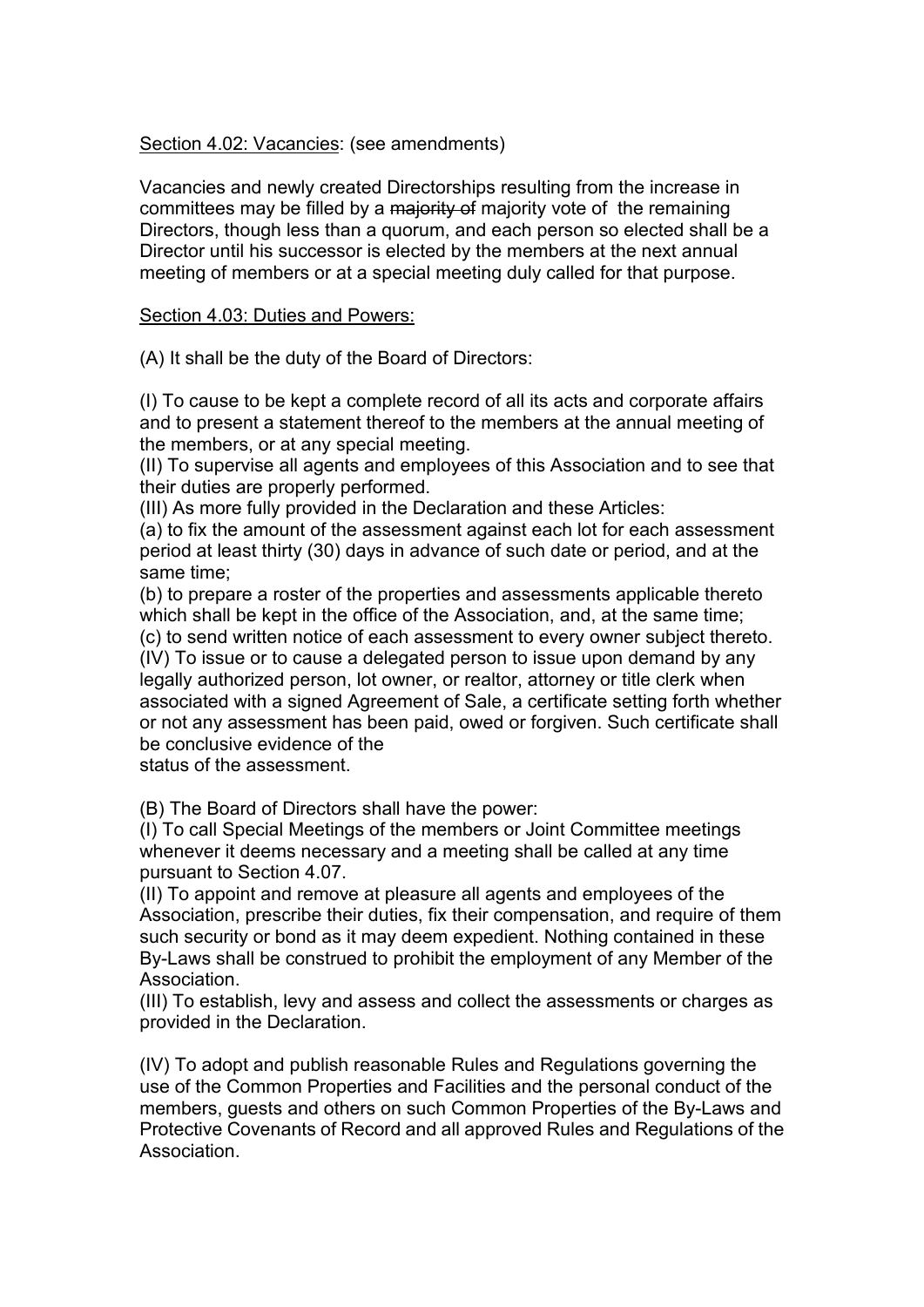(V) To exercise for the Association all powers, duties and authority vested in or delegated to this Association, except those reserved to the members, and to utilize due process of law to enforce all sections of the By-Laws and Protective Covenants of Record and all approved Rules and Regulations of the Association.

### Section 4.04: Annual Budget:

The annual budget shall be prepared by the Board of Directors during the months of October, November, and December and shall be adopted not later than December 31st of each year. New members of the Board of Directors shall be permitted to sit with the old Board of Directors during the months of July and August and officially take their oath of office at the September meeting which will enable them to become familiar with the workings and problems of the Board of Directors.

### Section 4.05: Meetings of the Board:

The Board of Directors of the Association may hold meetings, both regular and special, either within or outside the Commonwealth of Pennsylvania. The first meeting of each newly elected Board of Directors shall be held at the same place as, and immediately following, the annual general meeting of the members. The members may choose another time and place of such meeting at the annual meeting of members at which such Directors were elected. In this case, such meeting shall be held at the time and place so chosen. No notice of such meeting shall be necessary to the newly elected Directors in order to legally constitute such meeting, provided a majority of the whole Board shall be present. If no Board of Directors meeting is to be held after the annual members meeting then all of the Board members present must sign a waiver stating so.

### Section 4.06: Regular Meetings:

Regular meetings of the Board of Directors may be held without notice at such time and at such place as shall from time to time be determined by resolution of at least a majority of the Board at a duly convened meeting, or by unanimous written consent.

### Section 4.07: Special Meetings:

Special meetings of the Board may be called by the president on two days' notice to each Director, either personally, by mail, by telephone or by Telegram. Special meetings shall be called by the President or Secretary in like manner and on like notice on the written request of two Directors.

### Section 4.08: Quorum:

At all meetings of the Board at least one half of the Directors in office shall be necessary to constitute a quorum for the transaction of business. The acts of a majority of the Directors present at a meeting at which a quorum is present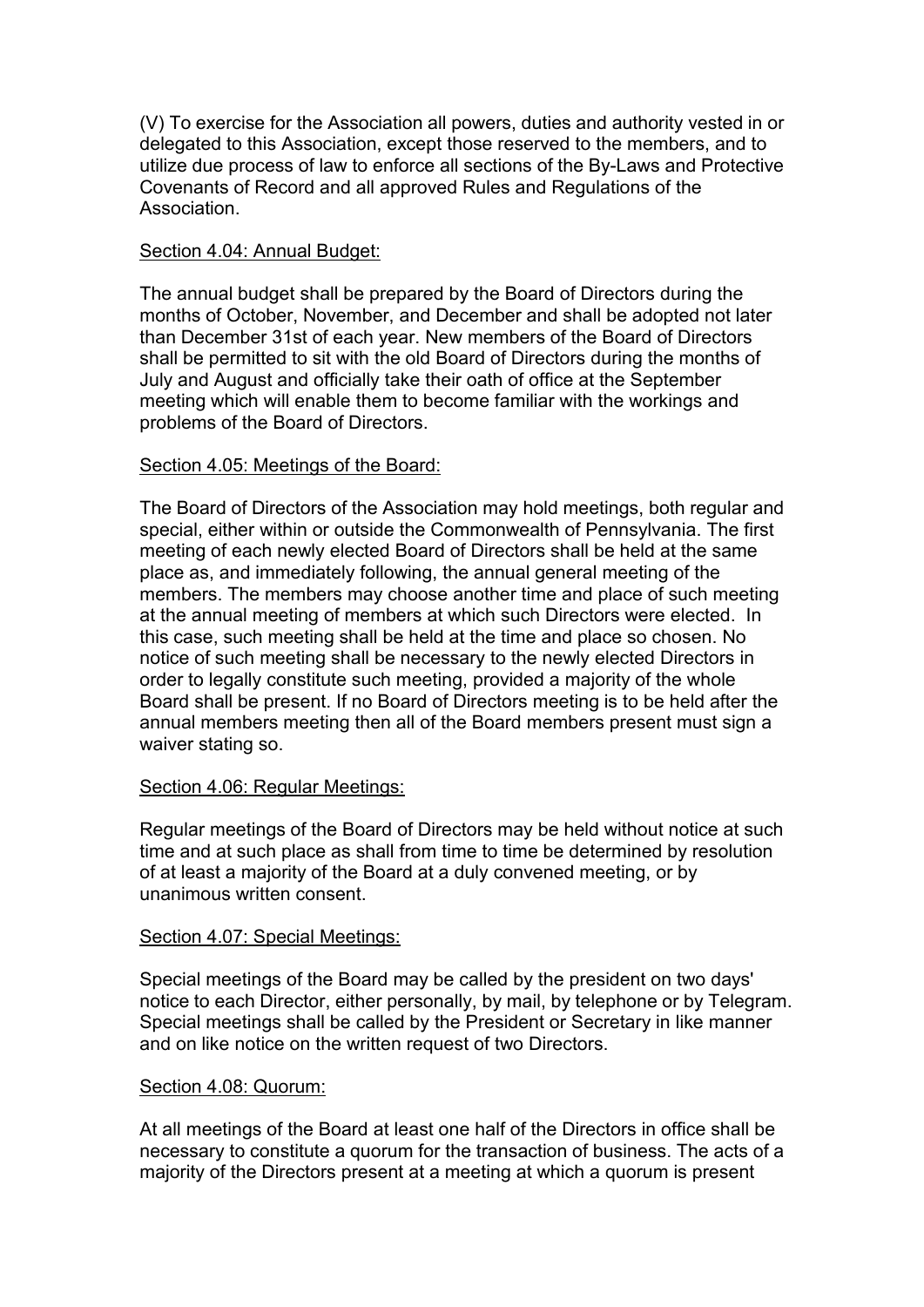shall be the acts of the Board of Directors. Except as may be otherwise specifically provided by statute. One or more Directors may participate in a meeting of the Board by means of a conference telephone or similar communications equipment, provided all persons participating in the meeting can hear each other. If a quorum is not present at any meeting of Directors, the Directors present may adjourn the meeting without notice other than an announcement at the meeting. The meeting may be re-adjourned when a quorum is present.

### Section 4.09: Written Consent in Lieu of Meeting:

If all the Directors shall individually or collectively consent in writing to any action to be taken by the association such action shall be as valid an association action as though it had been authorized at a meeting of the Board of Directors.

### Section 4.10: Record Date for Meeting of Members:

Members of record shall be those members who are paid in full by May 1st of each year of assessments due and owing the association.

### Section 4.11: Power to Appoint Committees:

The Board of Directors, may by a resolution adopted by a majority of the whole Board, designate one or more committees, each committee to consist of one or more Directors of the association. Vacancies in the membership of the committee shall be filled by the Board Of Directors at a regular or special meeting of the Board of Directors. Any such committee, to the extent provided in such resolution and by law shall have and exercise the authority of the Directors in the management of the business affairs of the Association. The committee or committees designated shall keep regular minutes of its proceedings and report the same to the board when required.

### Section 4.12: Compensation of Directors:

Directors as such shall not receive any stated salary for their services. Only expenses incurred will be reimbursed. No Director serving the association in any other capacity shall receive compensation.

### Section 4.13: Removal of Directors by Members:

The entire Board of Directors or any individual Director may be removed from office without assigning any cause by the majority vote of members entitled to cast votes, providing a quorum of eligible members are present or represented by proxy. In case the Board or any one or more Directors be so removed, new Directors may be elected at the same meeting.

### Section 4.14: Removal of Directors by the Board of Directors: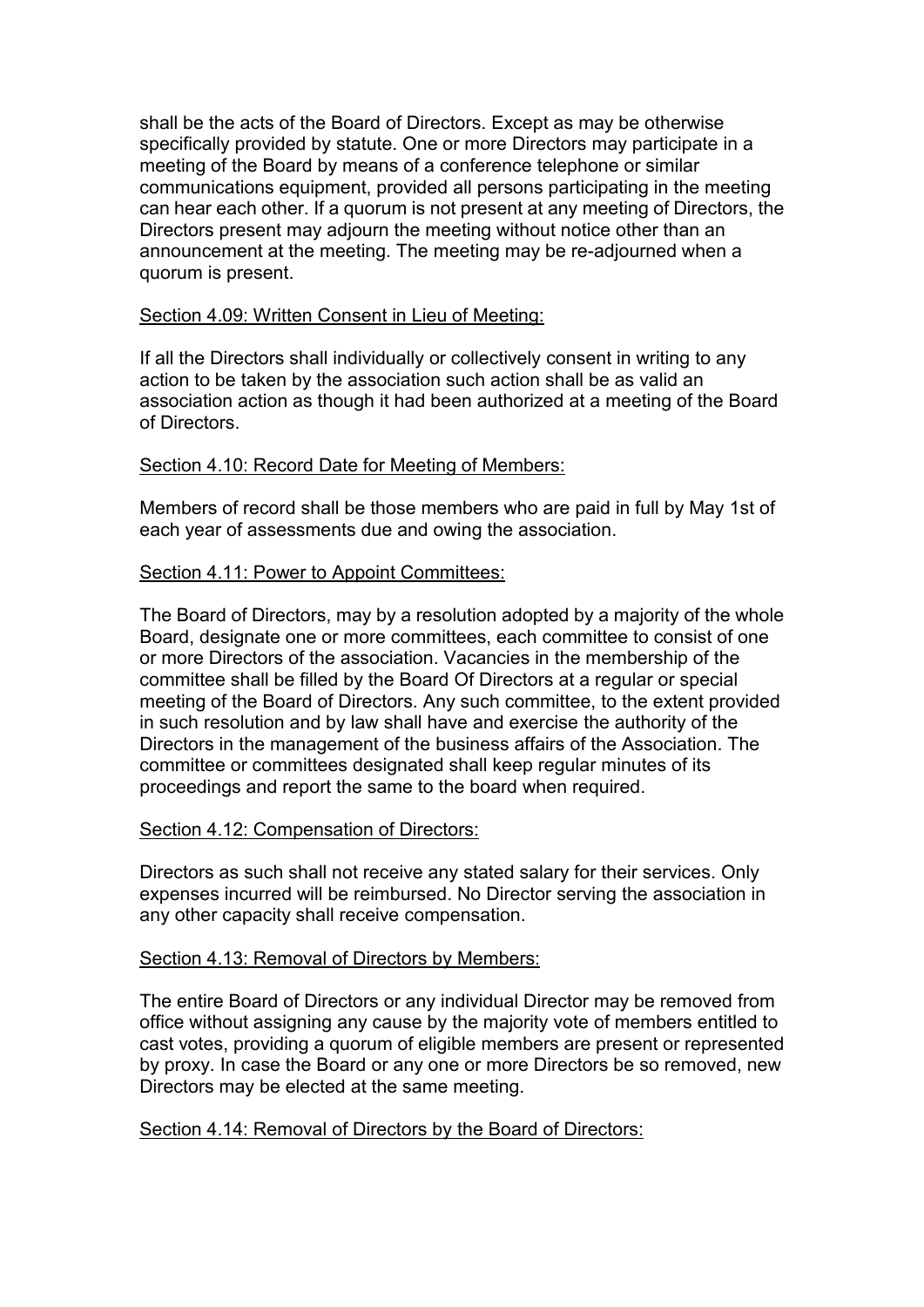The Board of Directors may declare vacant the office of a Director if he or she is declared of unsound mind by an order of court, is convicted of a felony, fails to attend three consecutive regular meetings of the Board of Directors or for conduct or action which is blatant and detrimental to the goals of the corporation. In the last case the Board shall review with specificity the alleged detrimental conduct and permit the subject Director to respond to each allegation. Upon response the subject Director shall be removed from the presence of the Board and a secret ballot shall be taken to determine if the Director shall be removed.

Section 4.15: Only one (1) family member shall serve on the Board of Directors concurrently. Those family members, however may not be precluded from obtaining compensation for services rendered.

### ARTICLE V: ASSESSMENT AND CAPITAL CONTRIBUTIONS

#### Section 5.01: General Annual Assessments:

Each lot defined by the subdivision plans of Jonas Mountain Phase II, unless specified otherwise in this Article, is subject to the assessment of a reasonable annual general assessment in such amount and upon such terms as may from time to time be determined by the Board of Directors to be sufficient to meet the financial obligations of the Association and to make such improvements as the Board of Directors deems appropriate. Such annual general assessment shall be billed to the then current owner or owners of each such lot and shall, together with interest thereon and collection costs thereof, as hereafter stated, shall be a charge on the land and shall be a continuing lien upon the property against which each such assessment is made. The Board of Directors may, by instruction to the Treasurer for inclusion on billing statements to members, provide for installment payments of the annual general assessment.

#### Section 5.02: Basis of Annual Assessment Fee (see amendments)

Beginning with January, 2001, the annual assessment shall be \$70.00 per lot. After January 1, 2001, the annual assessment may be increased at a rate of no more than 15% per year, by amajority vote of the members, at a meeting held in accordance with Articles III and IX of these By-Laws. If an increase of more than 15% is found needed, the increase must be approved by a vote of 75% or more of the members, majority vote of the total members of the association entitled to vote at a meeting held in accordance with Articles III and IX of these By-Laws.

In determining whether the annual assessment shall be increased, the Board of Directors shall take into consideration the current maintenance cost and future needs of the Association. At that time a motion to increase the annual assessment may be presented to the members.

Unless the annual assessment shall be increased as aforesaid, it shall remain at \$70.00 per lot.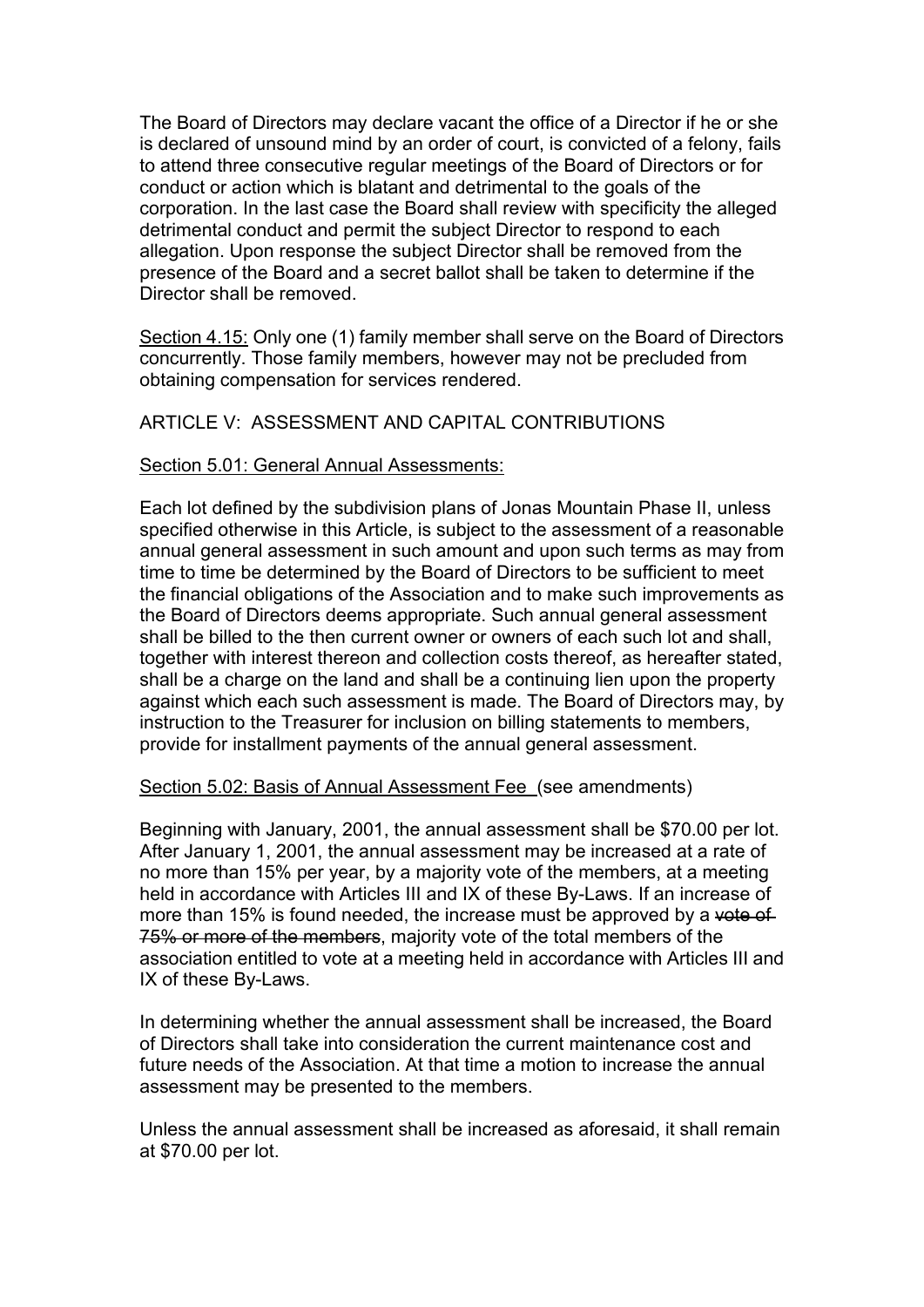Section 5.03: Lots Limited to a Fixed Annual Assessment Fee: (see amendments)

The following lots are subject to a fixed annual assessment fee of \$35.00, as long as that lot is owned solely or partially by the developer, Jay Knappenberger, Nancy Knappenberger, Robert Knappenberger and/or Eric Knappenberger or their heirs and assigns and that lot remains undeveloped:

Lot 1, 5, 7, 18, 19, 24, 31, 34, 44, 45, 46, 47, 55, 56, 64, 63, 62, 61, 79, 80, 86 and 87.

The following lots are subject to a fixed annual assessment fee of \$35.00, as long as that lot is owned solely or partially by the developer, Eleanor Gower, Donald Gower, Donald Gower as custodian of Nicholas Gowerand Danielle Gower, Nanette Gower, Curt Gower, and Curt Gower as custodian for Erica Gower, or their heirs and assigns and that lot remains undeveloped:

Lot 2, 3, 4, 8, 9, 10, 11, 12, 13, 14, 15, 17, 21, 22, 23, 25, 26, 27, 28, 29, 30, 32, 33, 37, 38, 39, 40, 42, 49, 50, 51, 52, 53, 58, 59, 60, 65, 66, 67, 68, 71, 76, 77, 78, 81, 85 and 88.

Any additional lots created and owned by any of the above mentioned owners developers and has direct access to the existing roads will be subject to a fixed annual assessment fee of \$35.00 as long as that lot is owned solely or partially by the developer and that lot remains undeveloped.

The assessment fee of the above referenced lots in this Section 5.03, will remain in effect until the ownership of the lots is transferred to someone other than an heir or descendant of the above referenced persons or the lot is no longer considered an undeveloped lot.

In addition to the above mentioned lots, any undeveloped lot owned by a Non-Developer who is not mentioned above is also subject to a fixed annual assessment fee of \$35.00 as long as the lot remains undeveloped for the entire year. In the year that the lot changes from undeveloped to developed the annual assessment per Section 5.02 is applicable.

When the association fee is raised as per Section 5.02 subsequent to June 13, 2009, then the fee for a vacant lot will be raised by the same percentage increase.

#### Section 5.04: Builders Fee:

A building fee and a road use fee shall be assessed at a rate so determined by the Board of Directors by annual review for the construction and/or placement of any dwelling upon any lot. A dwelling is herein defined as any structure in which people live, either temporarily or permanently. Such builders fee shall also be assessed to the owner of any modular, mobile or unassembled dwelling passing through and over the property or roadways of the Association in transit to the adjacent communities.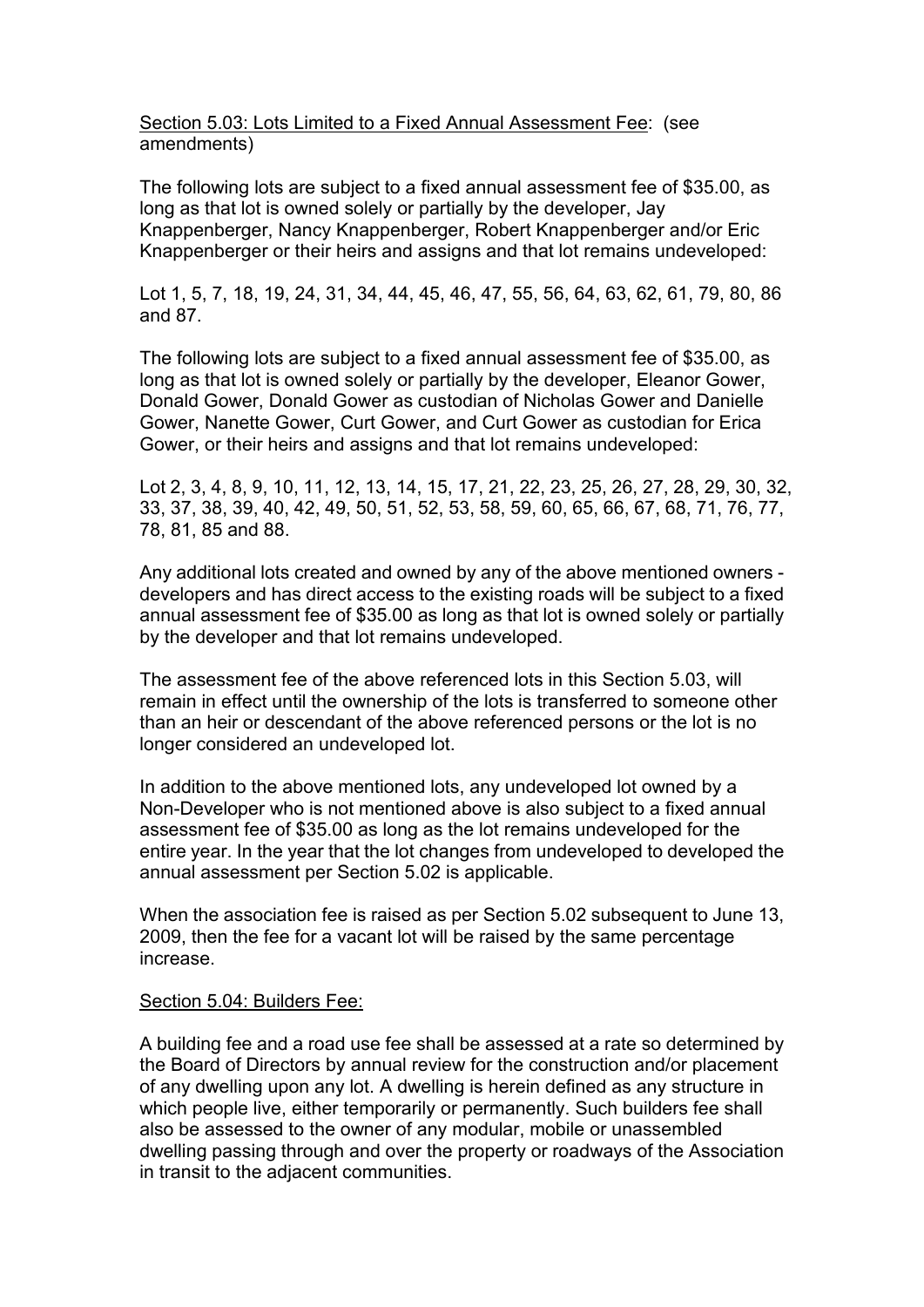Failure of any person, corporation or other entity to comply with the terms of this Section 5.04 shall preclude that person, corporation, or entity from improving said lot with a dwelling in Jonas Mountain Development or from passing through and over the roads of the Association for the purpose of transporting a modular, mobile or unassembled dwelling.

Section 5.05: Interest, Collection Costs and Court Costs:

Any assessment, charge or cost authorized pursuant to Article V not paid within thirty (30) days after the due date set forth by the Board of Directors for each such assessment

(1) shall bear interest at a percentage rate not greater than the then current statutory limit;

(2) shall be automatically assessed a thirty (30%) percent collection charge in the event the association incurs such cost in the collection of any delinquent and unpaid assessment by an attorney or outside collection agent and

(3) shall be additionally assessed all court costs, sheriffs fees and other costs incurred in any judicial action to collect such assessments including, but not limited to, costs of selling such lot and the property affixed to it. Section 5.06: Acceleration of Installment Payments:

If the Board of Directors has provided for billing of the annual general assessment in installments, failure to pay each such installment by the prescribed due date shall automatically accelerate payment of all remaining installments and declare the entire assessment due and payable immediately. Section 5.07: Non-Abatement or Waiver of Assessments:

No member may waive or otherwise escape liability for any valid assessment provided for herein by non-use of Association property or abandonment of his or her lot. Similarly, all liability for such assessments shall not be abated or reduced by reason of any interruption in an owner's right to occupancy of his or her property or use of Association property or facilities or for any other reason whatsoever.

### Section 5.08: Renter Administrative Fee:

A Renter Administrative fee to be determined by the Board of Directors by annual review will be assessed on those home owners with rentals that exceed thirty (30) days annually. Those home owners will surrender all JonasMountain amenities if the rental property is the only property of record.

# ARTICLE VI: OFFICERS

Section 6.01: Officers:

The officers of the Association shall be a president, a vice president, a secretary and a treasurer. The officers of the Association shall also be members in good standing of the Board of Directors. The Board of Directors may also choose additional vice presidents and one or more assistant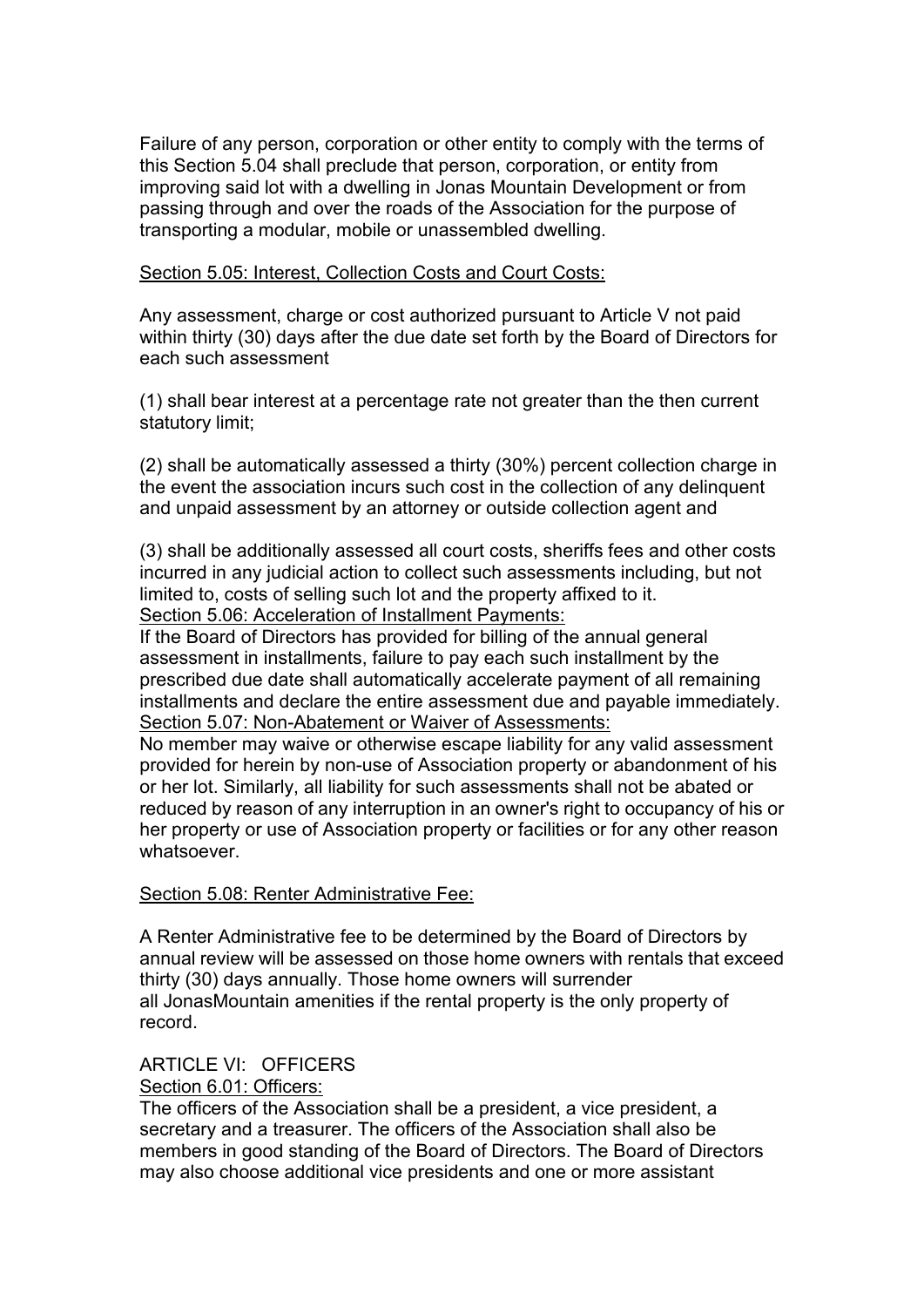secretaries and assistant treasurers. Any of the aforesaid offices may be held by the same person. The Board of Directors may appoint such other officers (such as the office manager) and agents as it shall deem necessary who shall hold their offices for such terms and shall exercise such powers and perform such duties as shall be determined from time to time by the Board. The salaries, if any, of all officers and agents of the Association shall be fixed by the Board of Directors. The officers of the Association shall hold office until their successors are chosen and qualify. Any officer elected or appointed by the Board of Directors may be removed at any time by the affirmative vote of all of the Board of Directors, excluding the Director being removed from office. Section 6.02: The President:

The president shall be the chief executive office of the Association, shall preside at all meetings of the members and the Board of Directors, shall have general and active management of the business of the Association and shall see that all orders and resolutions of the Board of Directors are carried into effect. The president shall execute bonds, mortgages and other contracts requiring a seal, under the seal of the Association, except where required or permitted by law to be otherwise signed and executed and except where the signing and execution thereof shall be expressly delegated by the Board of Directors to some other officer or agent of the Association. Section 6.03: The Vice Presidents:

The vice president, or if there shall be more than one, the vice presidents in the order determined by the Board of Directors, shall in the absence or disability of the president, perform the duties and exercise the powers of the president, and shall perform such other duties and have such other powers as the Board of Directors may from time to time prescribe.

Section 6.04: The Secretary and Assistant Secretaries: (see amendments)

The secretary shall attend all meetings of the Board of Directors and all meetings of the members and record all the proceedings of the meetings of the Association and of the Board of Directors in a book to be kept for that purpose and shall perform like duties for the executive committee when required. The secretary shall give, or cause to be given, notice of all meetings of the members and special meetings of the Board of Directors, and shall perform such other duties as may be prescribed by the Board of Directors or president, under whose supervision he shall be. The secretary shall keep in safe custody the seal of the corporation and. When corporation and whenauthorized by the Board of Directors, affix the same to any instrument requiring it and, when so affixed, it shall be attested by his or her signature or by the signature of an assistant secretary. The assistant secretary or, if there be more than one, the assistant secretaries in the order determined by the Board of Directors, shall, in the absence or disability of the secretary, perform the duties and exercise the powers of the secretary and shall perform such other duties and have such other powers as the Board of Directors may from time to time prescribe.

Section 6.05: The Treasurer and Assistant Treasurers: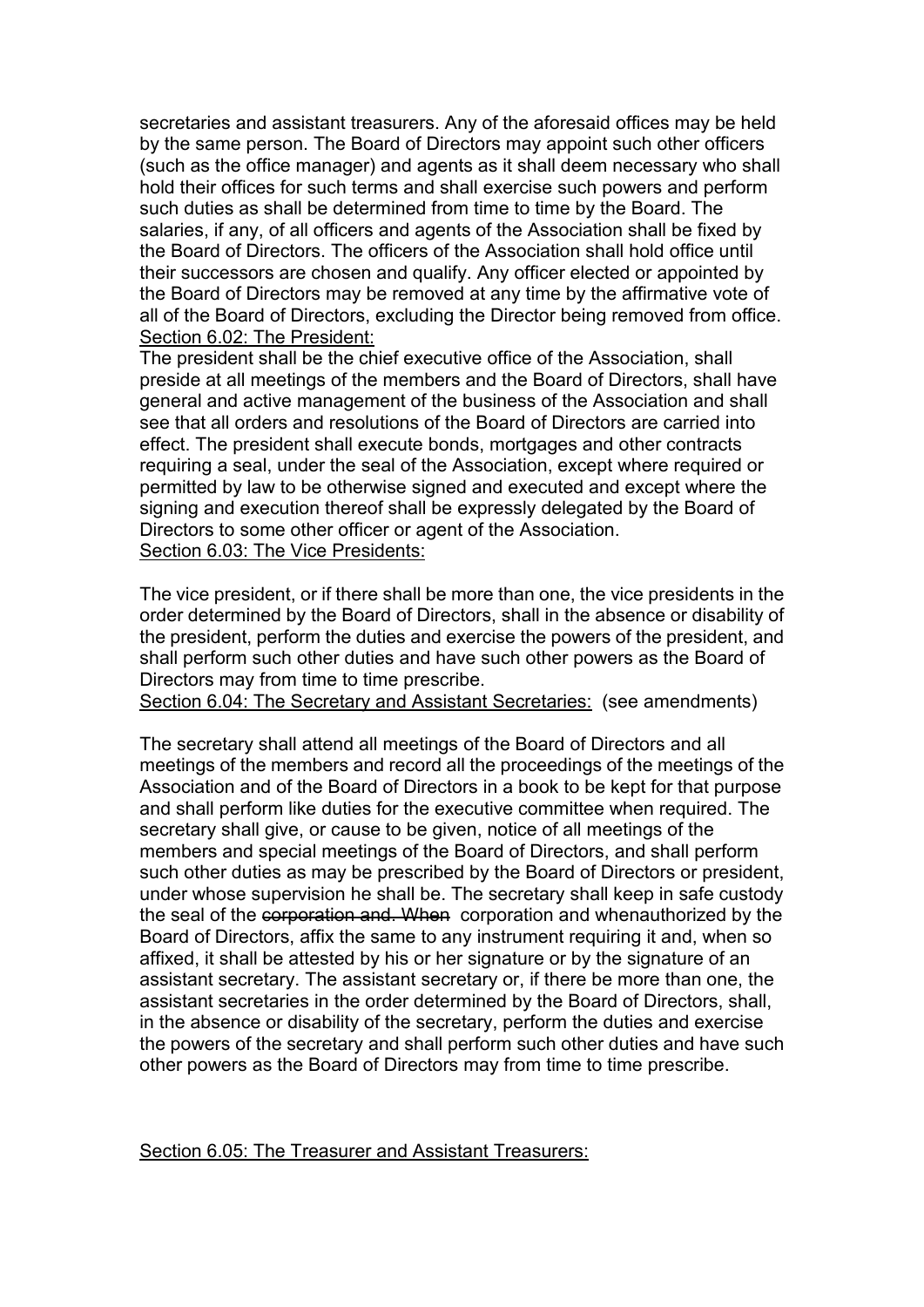The treasurer shall have the custody of the corporate funds and securities donated to the Association and shall keep full and accurate accounts of receipts and disbursements in books belonging to the Association and shall deposit all moneys and other valuable effects in the name and to the credit of the Association in such depositories as may be designed by the Board of Directors. The treasurer shall disburse the funds of the Association as may be ordered by the Board of Directors. Taking proper vouchers for such disbursements, and shall render to the president and the Board of Directors, at its regular meetings, or when the Board of Directors so requires an account of all his/her transactions as treasurer and of the financial condition of the Association. If required by the Board of Directors, he/she shall give the Association a bond in such sum and with such surety or sureties as shall be satisfactory to the Board of Directors for the faithful performance of the duties of his/her office and for the restoration to the Association, in case of his death, resignation, retirement or removal from office, of all books, papers, vouchers, money and other property of whatever kind in his/her possession or under his/her control belonging to the Association. The assistant treasurer, or if there shall be more than one, the assistant treasurers, in the order determined by the Board of Directors, shall, in the absence or disability of the treasurer, perform the duties and exercise the powers of the treasurer and shall perform such other duties and have such other powers as the Board of Directors may from time to time prescribe.

### ARTICLE VII: LIABILITY, INDEMNIFICATION AND INSURANCE

### Section 7.01: Personal Liability of Directors:

(a) To the fullest extent that the laws of the Commonwealth of Pennsylvania, as now in effect or as hereafter amended, permit elimination or limitation of the liability of Directors. No Director of the Association shall be personally liable for monetary damages as such for any action taken, or any failure to take any action, as a Director.

(b) Any amendment or repeal of this Section 7.01 which has the effect of increasing Directors' liability shall operate respectively only, and shall not affect any action taken, or any failure to act, prior to its adoption. Section 7.02: Indemnification of Directors and Officers:

(a) Right to Indemnification. Except as prohibited by law, every Director and officer of the Association shall be entitled as of right to be indemnified by the Association against reasonable expense and any liability paid or incurred by such person in connection with any actual or threatened claim, action, suit or proceeding, civil, criminal, administrative, investigative or other, whether brought by or in the right of the Association or otherwise, in which he or she may be involved, as a party or otherwise, by reason of such person being or having been a Director or officer of the Association or by reason of the fact that such person is or was serving at the request of the Association as a Director, officer, employee, fiduciary or other representative of another corporation, partnership, joint venture, trust, employee benefit plan or other entity (such claim, action, suit or proceeding hereinafter being referred to as "action"). Such indemnification shall include the right to have expenses incurred by such person in connection with an action paid in advance by the Association prior to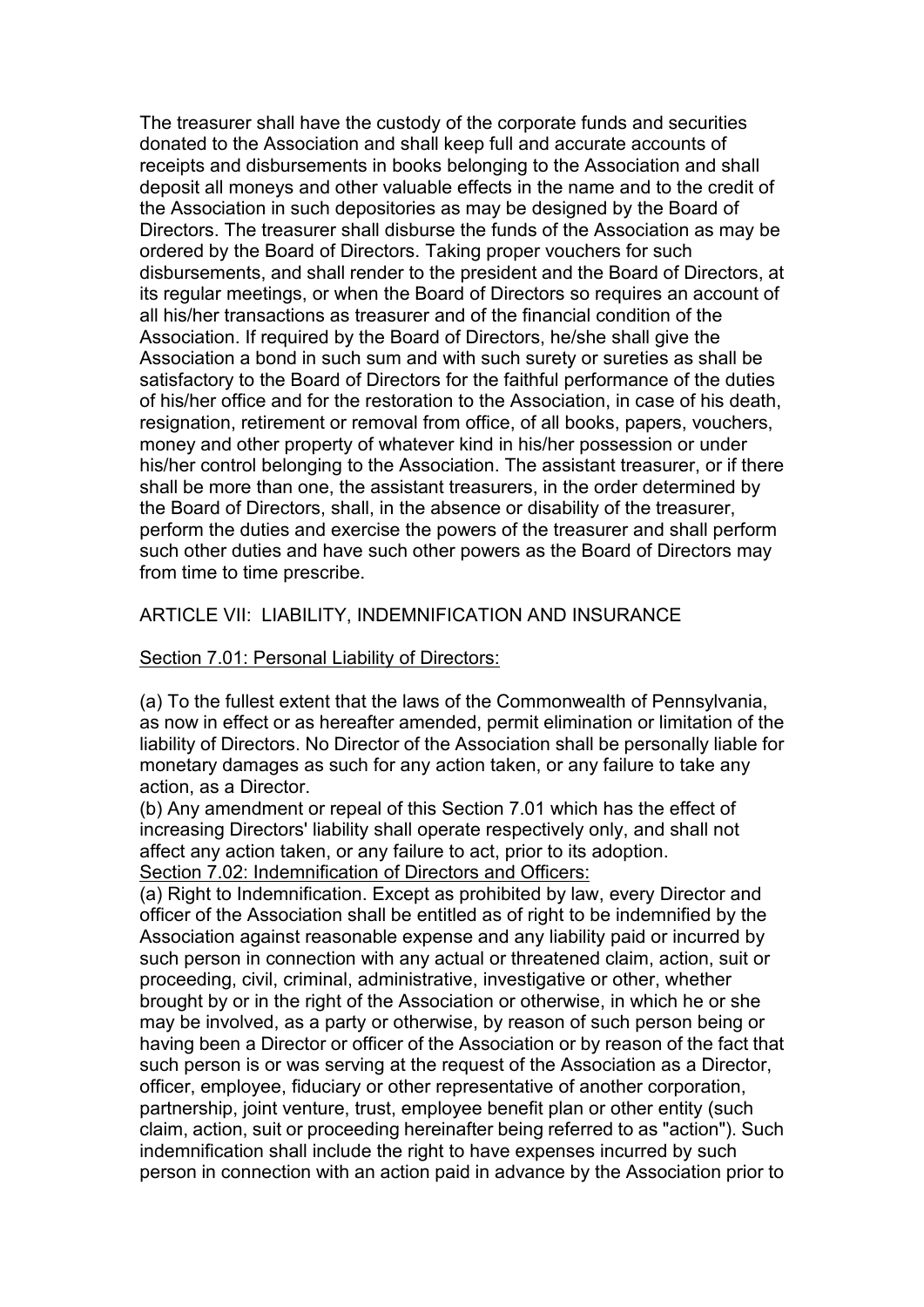final disposition of such action, subject to such conditions as may be prescribed by law. Persons who are not Directors or officers of the Association may be similarly indemnified In respect of service to the Association or to another such entity at the request of the Association to the extent the Board of Directors at any time denominates such persons as entitled to the benefits of this Section 7.02. As used herein, "expense" shall include fees arid expenses of counsel selected by such person; and "liability" shall include amounts of judgments, excise taxes, fines and penalties, and amounts paid in settlement.

(b) Right of Claimant to bring Suit. If a claim under paragraph (a) of this Section 7.02 is not paid in full by the Association within thirty days after a written claim has been received by the Association, the claimant may at any time thereafter bring suit against the Association to recover the unpaid amount of the claim, and, if successful in whole or in part, the claimant shall also be entitled to be paid the expense of prosecuting such claim. It shall be a defense to any such action that the conduct of the claimant was such that under Pennsylvania law the Association would be prohibited from indemnifying the claimant for the amount claimed, but the burden of proving such defense shall be on the Association. Neither the failure of the Association (including its Board of Directors, independent legal counsel and its members) to have made a determination prior to the commencement of such action that indemnification of the claimant is properin the circumstances because the conduct of the claimant was not such that indemnification would be prohibited by law, nor an actual determination by the Association (including its Board of Directors, independent legal counsel or its members) that the conduct of the claimant was such that indemnification would be prohibited by law shall be a defense to the action or create a presumption that the conduct of the claimant was such that indemnification would be prohibited by law.

(c) Insurance and Funding. The Association may purchase and maintain insurance to protect itself and any person eligible to be indemnified hereunder against any liability or expense asserted or incurred by such person in connection with any action, whether or not the Association would have the power to indemnify such person against such liability or expense by law or under the provisions of this Section 7.02. The association may create a trust fund, grant a security interest, cause a letter of credit to be issued or use other means (whether or not similar to the foregoing) to ensure the payment of such sums as may become necessary to effect indemnification-as provided herein.

(d) Non-Exclusivity: Nature and Extent of Rights. The right of indemnification provided for herein (1) shall not be deemed exclusive or any other rights, whether now existing or hereafter created, to which those seeking indemnification hereunder may be entitled under any agreement. By-Law provision, vote or members or Directors or otherwise; (2) shall be deemed to create contractual rights in favor of persons entitled to indemnification here under, (3) shall continue as to persons who have ceased to have the status pursuant to which they were entitled or were denominated as entitled to indemnification hereunder and shall insure to the benefit of the heirs and legal representatives of persons entitled to indemnification hereunder; and (4) shall be applicable to actions, suits or proceedings commenced after the adoption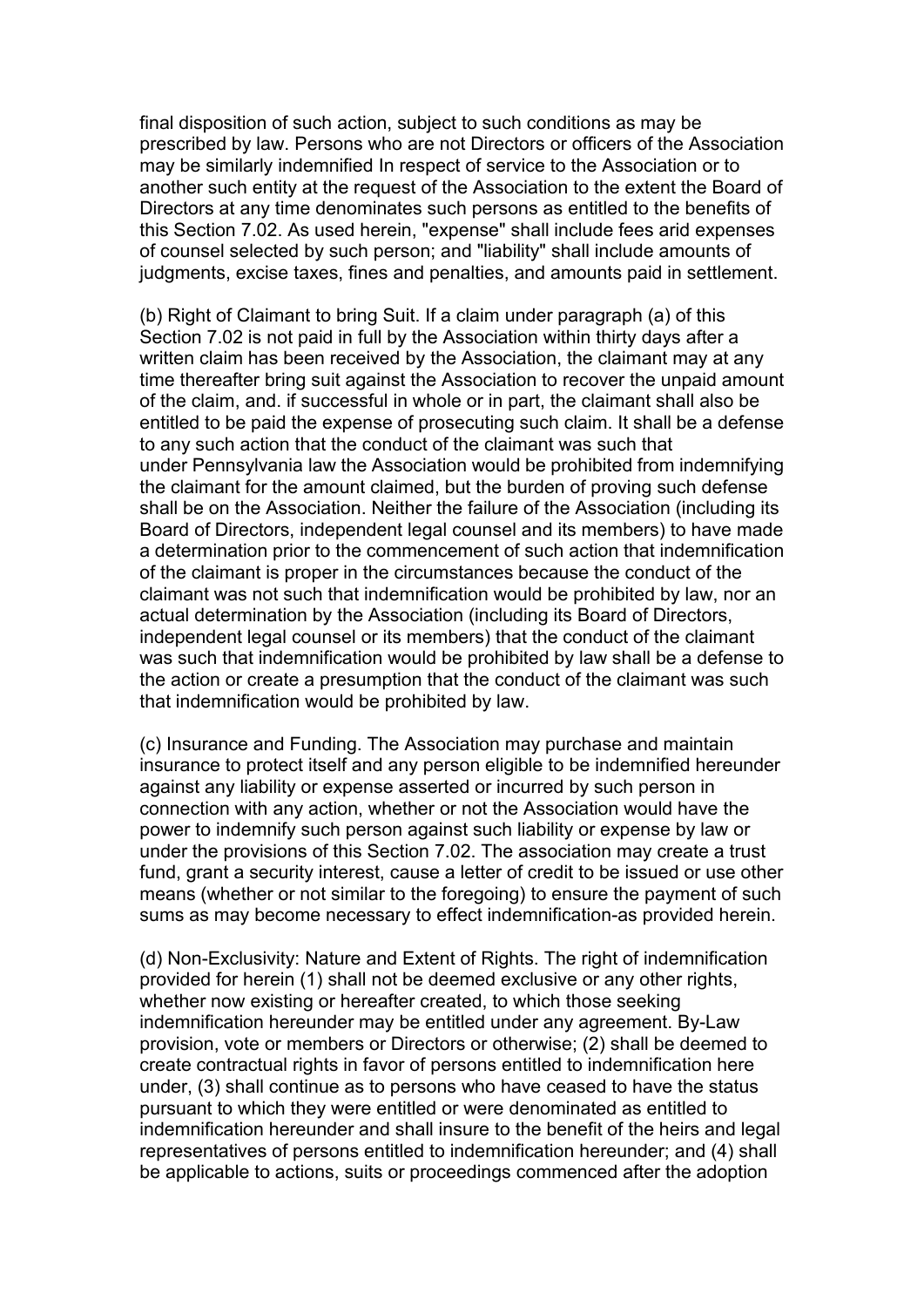hereof, whether arising from acts or omissions occurring before orafter the adoption hereof. The right of indemnification provided for herein with respect to any acts or omissions occurring prior to the effective date of any such amendment, modification or repeal.

(e) Other Authorized Representatives. To the extent that an authorized Representative of the Association who is not an employee of the association has been successful on the merits or otherwise in defense of any action, suit or proceeding referred to in subsections (a) and (b) of this Section 7.02 or in defense of any claim, issue or matter therein, such person shall be indemnified by the Association against expenses (including attorneys' fees) actually and reasonable incurred by such person in connection therewith. Such an authorized representative may, in the discretion of the association, be indemnified by the Association in any other circumstances and to any extent if the Association would be required by subsections (a) and (b) of this Section 7.02 to indemnify such person in such circumstances and to such extent if such person were or had been a Director, officer or employee of the **Association** 

ARTICLE VIII: GENERAL PROVISIONS Section 8.01: Emergency By-Laws:

The Board of Directors of the Association may adopt emergency By-Laws, subject to repeal or change by action of the members which shall be operative during any emergency resulting from warlike damage or attack on the United States or any manmade or natural disaster. The emergency By-Laws may make any provisions that may be practical and necessary for the circumstances of the emergency.

#### Section 8.02: Interested Directors:

No contract or transaction between the Association and one or more of its Directors or officers, or between the Association and any other corporation, partnership, association, or other organization in which one or more of its Directors or officers are also Directors or officers, or have a financial interest, shall be void or voidable solely for such reason, or solely because the Director or officer is present at or participates in the meeting of the Board which authorizes the contract or transaction, or solely because his or their votes are counted for such purpose, if:

(a) the material facts as to the relationship or interest and as to the contract or transaction are disclosed or known to the Board of Directors and the Board in good faith authorized the contract or transaction by a vote sufficient for such purpose without counting the vote of the interested Director or Directors; or

(b) the material facts as to the relationship or interest and as to the contract or transaction are disclosed or are known to the members entitled to vote thereon, and the contract or transaction is specifically approved in good faith by a vote of the members; or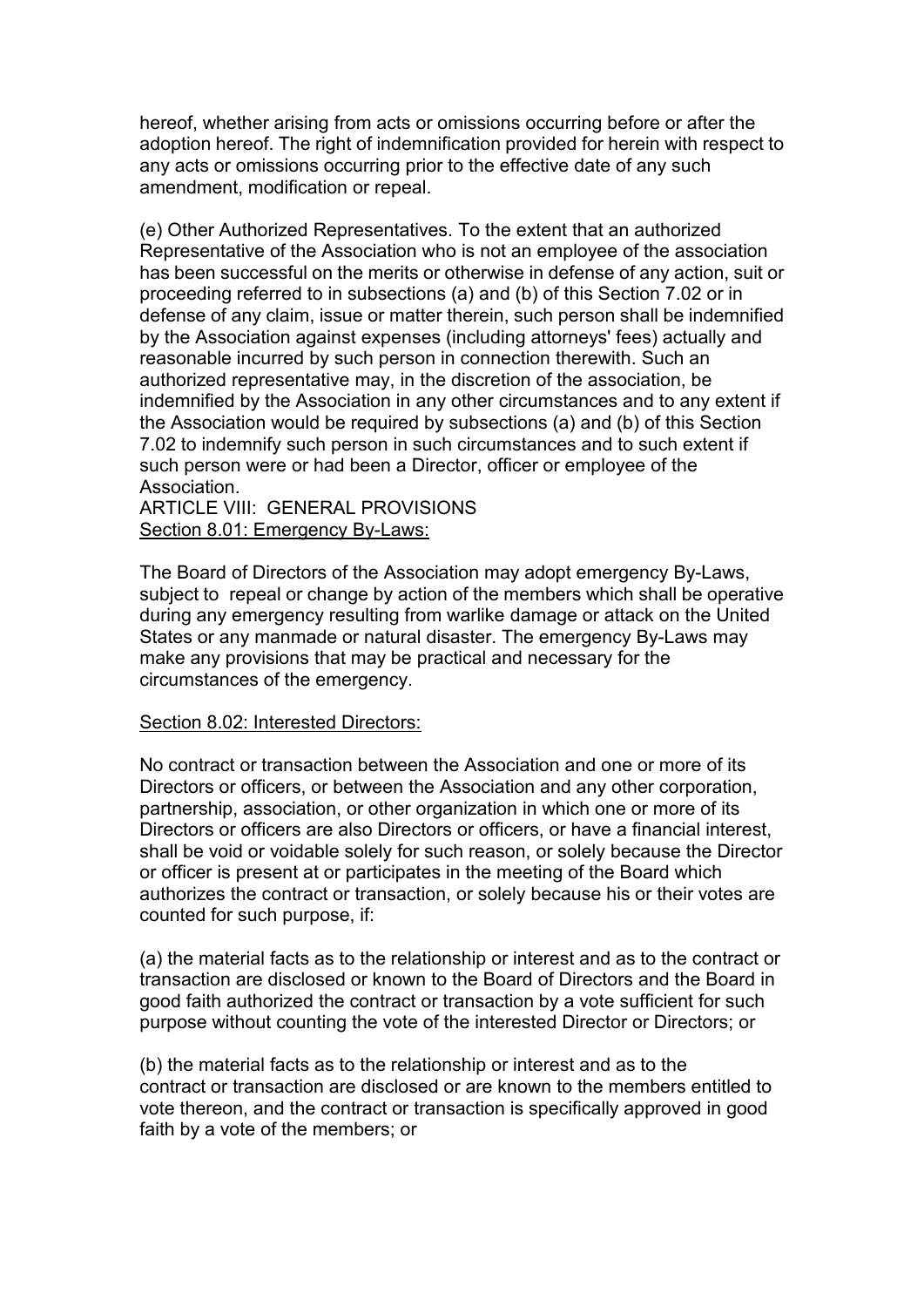(c) the contract or transaction is fair as to the Association as of the time it is authorized, approved or ratified, by the Board of Directors or the members. Interested Directors may be counted in determining the presence of a quorum at a meeting of the Board of Directors which authorized a contract or transaction in the preceding section.

### Section 8.03: Checks:

All checks or demands for money and notes of the Association shall be signed by such officer or officers or such other person or persons as the Board of Directors may from time to time designate.

#### Section 8.04: Fiscal Year:

The fiscal year of the Association shall be fixed by resolution of the Board of Directors. Such fiscal year need not be identical in time to the period specified by the Board of Directors for assessment and billing of the annual general assessment.

#### Section 8.05: Seal:

The corporate seal shall have inscribed thereon the name of the Association, the year of its organization and the words "Corporate Seal, Pennsylvania. The seal may be used by causing it or a facsimile thereof to be impressed or affixed or reproduced or otherwise.

### Section 8.06: Annual Report of Directors:

The Board of Directors shall present annually to the members a report, verified by the president and treasurer or by a majority of the Directors, showing in appropriate detail the following:

(1) The assets and liabilities, including trust funds, of the Association as of the end of the immediately preceding fiscal year.

(2) The principal changes in assets and liabilities, including trust funds, during the immediately preceding year.

(3) The revenue or receipts of the Association for the immediately preceding year, including separate data for each trust fund held by or for the Association.

(4) The expenses or disbursements for the immediately preceding year including separate data for each trust fund held by or for the Association.

(5) The number of members as of the date of the report, together with a statement of increase or decrease in such number for the immediately preceding year and the location where the names and addresses of current members may be obtained.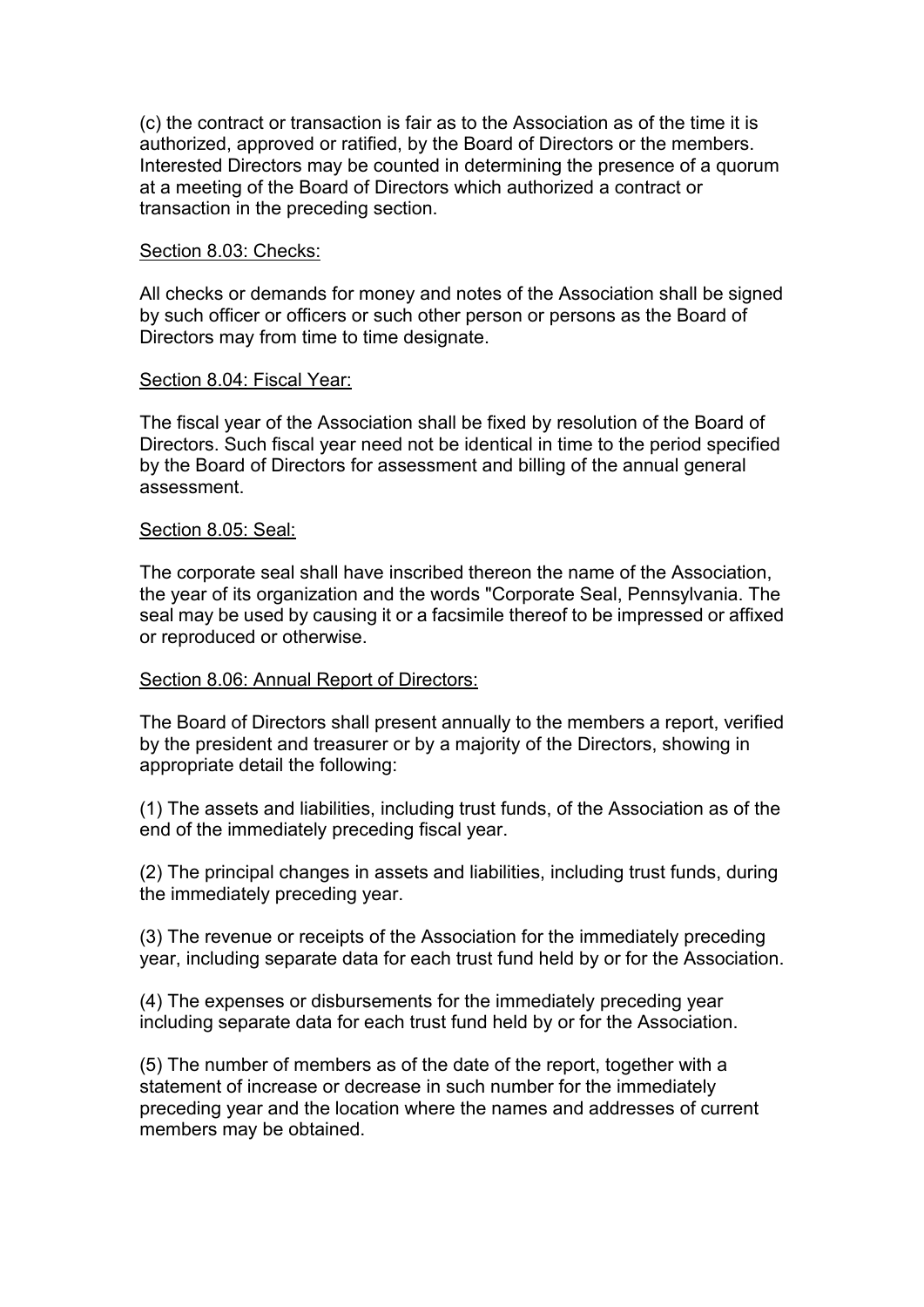(6) The annual report shall be filed with the minutes of the annual meeting of members.

## Section 8.07: Expenditure of Monies for Expenses: (see amendments)

The Board of Directors may not expend or approve an expenditure, for more than \$10,000.00 on single expense, including a major improvement, without a meeting and a vote of approval of more than 75% of the members of the Association. The Board of Directors may not expend or approve an expenditure for more than \$10,000.00 on a single expense, including a major improvement, without a meeting and a vote of approval of more than 50% of the members of the Association entitled to vote. However, the Board of Directors may expend or approve an expenditure for more than \$10,000 on a single expense for a major road improvement using road assessment funds specifically designated for such purposes.

# ARTICLE IX: GENERAL MEMBERSHIP MEETINGS

Section 9.01: General membership meetings of the Association shall be conducted according to the following:

(a) The annual general membership meeting shall be held July of each year in June or July of each year on a date specified by the Board of Directors. If this date is a holiday, the meeting shall be held on the following date. The meeting shall be held at the time so specified by the Board of Directors in accordance with article II; be given reports as outlined in other sections of these By-Laws; and transact such other business as may come before the meeting. (see amendments)

(b) A written notice shall be sent to every member as outlined under the duties of the corresponding secretary and as outlined elsewhere in these By-Laws. This notice shall state the time, date, and location of the meeting. This notice shall state the nature of the business to be transacted and the names of the candidates for the Directors positions.

(c) At the general membership meeting, only members of record may vote. All members must present suitable identification of their membership status for the current year to obtain a ballot.

(d) As provided for elsewhere in these By-Laws, voting at the annual general membership meeting may be by proxy as provided herein as the same are presented and mailed to the various members of the Association. In accordance with Article III, Section 3.11, the Board of Directors will appoint one or three judges of election, whose duties shall be to tabulate the proxies and mail ballots that shall be received by the Association in connection with the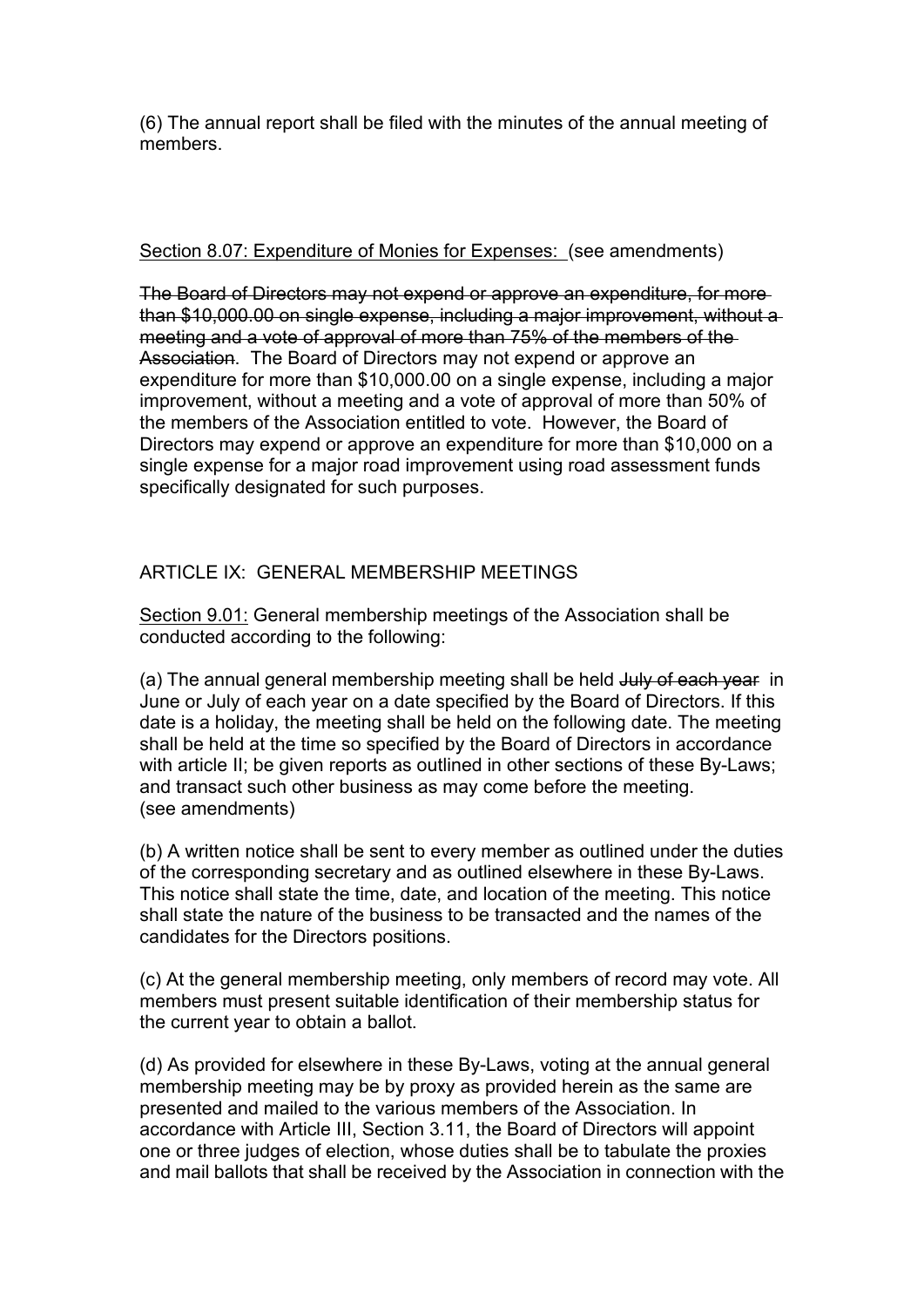activities and the matters to be voted upon at the annual general membership meetings.

(e) A special general membership meeting may be called by the Board of Directors providing that a least five (5) days written notice stating the time, place, and date of the meeting and stating the purpose of the special meeting is sent to all members.

(f) Special general membership meetings may be requested by the members of the Association by signed petition addressed to the Board of Directors. This petition must represent at least ten (10%) of the members.

## ARTICLE X: ORDER OF BUSINESS

Section 10.01: Agenda:

The order of business at meetings of the Board of Directors and the general membership meetings shall be as follows:

- 1 President calls meeting to order
- 2 Roll call or quorum count
- 3 Minutes of previous meeting
- 4 Reports of officers
- 5 Correspondence
- 6 Reports of committee persons
- 7 Unfinished business
- 8 New business
- 9 Adjournment

ARTICLE XI: COMMITTEES

#### Section 11.01: List of Committees:

The following committees shall be composed:

- 1. Advisory/Planning
- 2. Architectural Control
- 3. Budget and Finance
- 4. Maintenance
- 5. Security
- 6. Election Committee

The Board of Directors may also institute another committee based on need.

#### Section 11.02: Membership and Committees:

A minimum of three (3) members, normally not to exceed nine (9) members all of which must be a member of good standing in the association. Any member of the association in good standing may submit their interest in membership in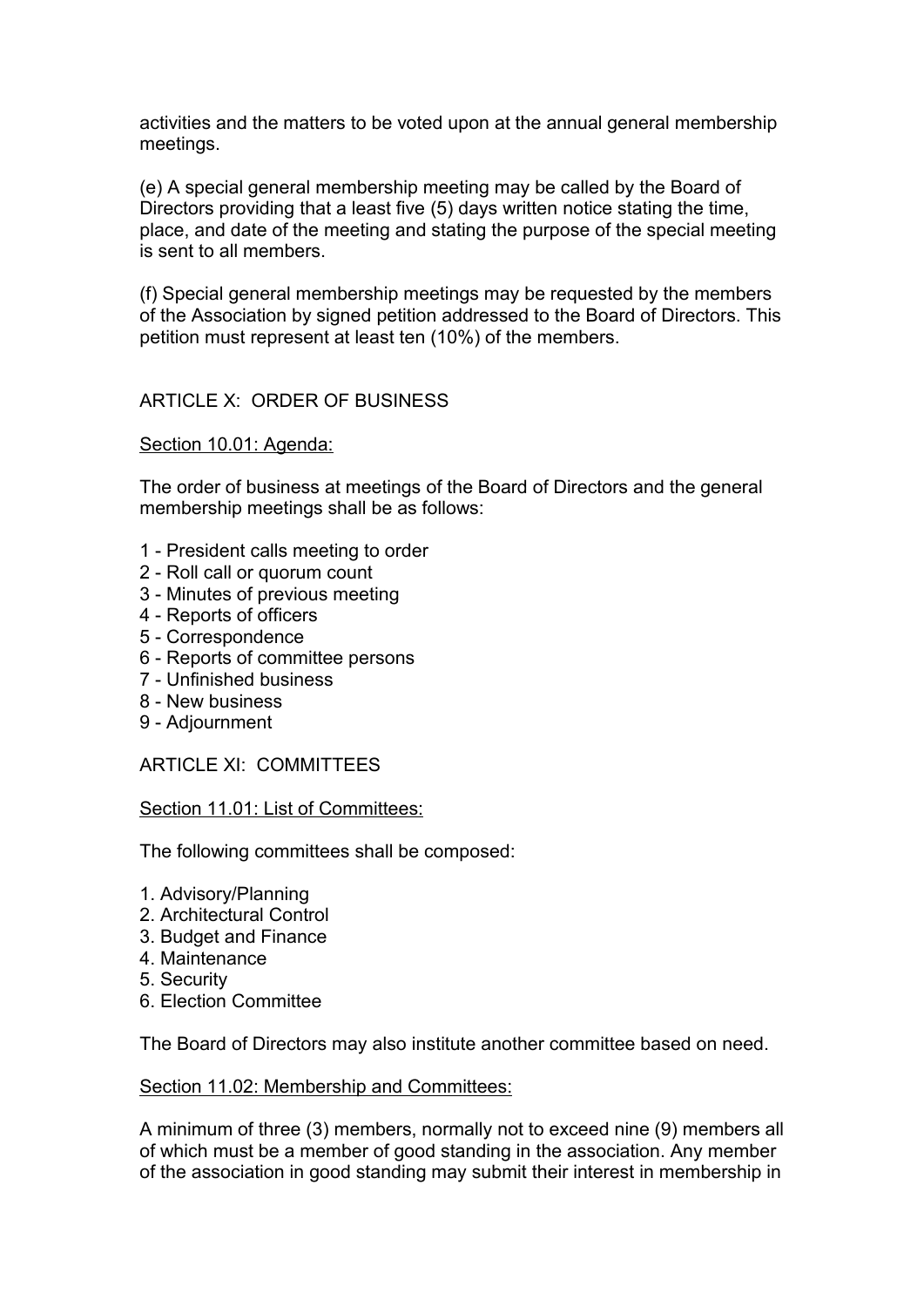a particular committee to that committee or to the Board of Directors. Each committee of the association shall have as one of its members a member of the Board of Directors who should be able to act as a liaison between the Board and the Committee as required.<br>Any professional hired either temporarily or permanently by the Board can be

invited to committee meetings ex officio (ex officio = no vote). Any such hired person, if there is a fee that must be paid, must be approved by the Board of Directors.

Any individual who is a property owner is usually limited to membership on two (2) regular committees and any membership beyond two (2) committees must be approved by the Board of Directors.

#### Section 11.03: Term of Membership on Committees:

Each member of the committee shall serve for two (2) years but may be reappointed at their request, serving as long as they retain an interest and attend the required number of meetings. However, if a member is using their committee membership to their own self-interest, they can be asked to resign or can be removed from the committee by a majority vote of that committee. However, the membership with the self interest, must refrain from that vote. The Board of Directors may also remove a committee member without cause by a majority vote at any time.

### Section 11.04: Meetings:

Meetings must be held at least six (6) times per year. Meeting times shall be set in advance by the Committee and submitted to the Board for publication to be placed on the bulletin board in the office. (Also, if there is a publication formed by the association, it shall be publicized.)

#### Section 11.05: Chairpersons: (see amendments)

Each committee shall elect a Chairperson and a Co-Chairperson by and from the members of the committee for a one (1) year term. The Chairperson shallnot be a member of the Board of Directors. The Chairperson shall not be a member of the Board of Directors unless elected by the general membership of the Association The Chairperson or Co-Chairperson can be re-elected. The duties and responsibilities of the Chairperson and Co-Chairperson shall be to chair meetings, follow-up Committee assignments, be responsible to the Board for the committee's budget proposal and be responsible for presenting Committee recommendations to the board.

The Co-Chairperson may select any committee member to assist with the above responsibilities.

Section 11.06: Secretary of the Committee: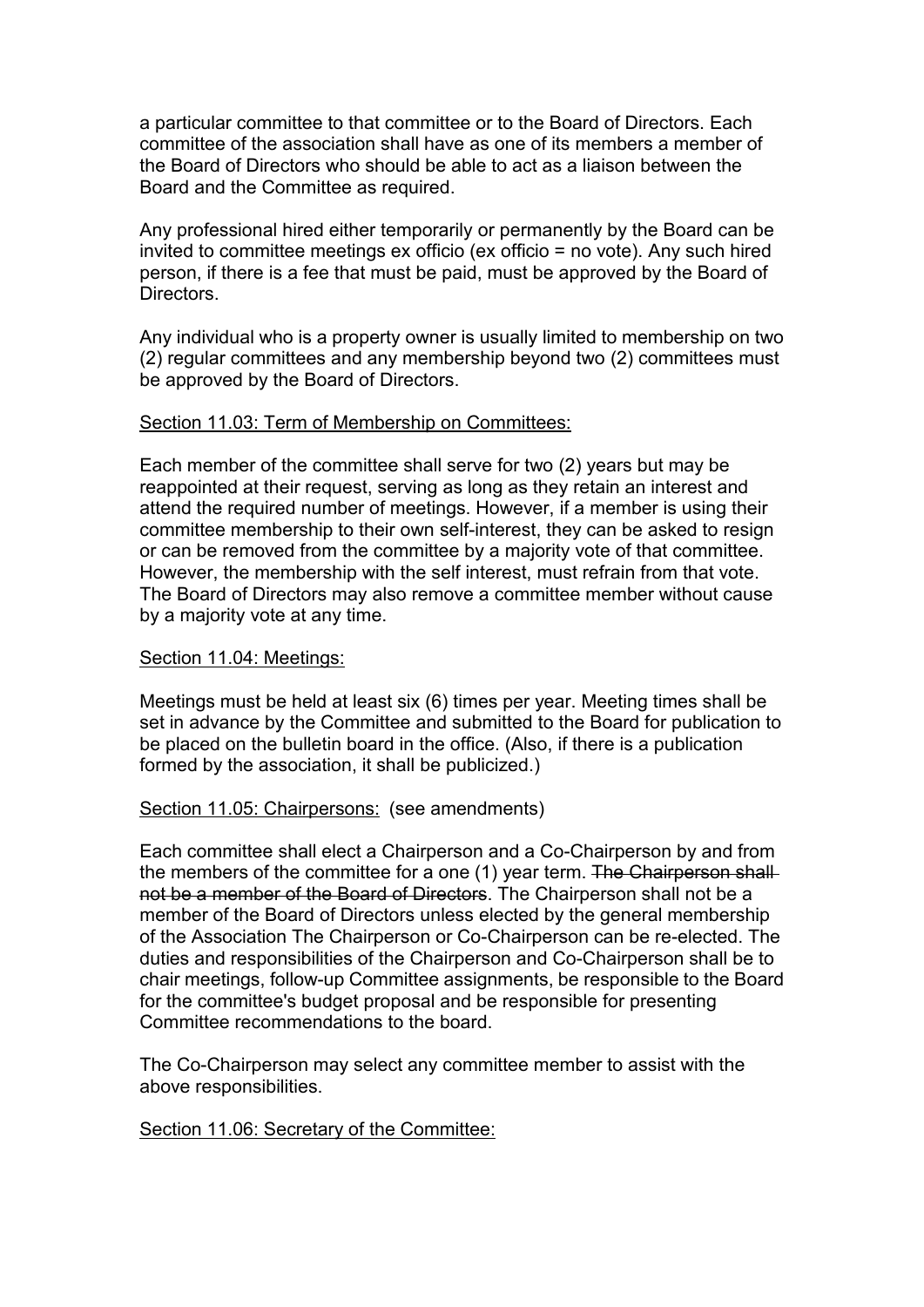The secretary of a committee shall be elected by and from the members of the committee for a one (1) year term. He or she can be re-elected. The responsibilities are keeping notes of the meetings, transmitting such notes to the secretary of the Board of Directors for typing, and transmitting copies of the notes of the meeting to the Committee for their corrections. The secretary may draft any necessary correspondence and transmit this to the secretary of the Board of Directors for typing, and transmission to the Board Members for their approval before full distribution.

#### Section 11.07: Removal From Committee:

A committee member may be removed from the Committee roll if he/she missed more than three (3) consecutive meetings or does not attend more than three (3) meetings in any calendar year.

A member may resign from a committee by submitting a resignation letter to the Chairpersons or to the Board of Directors.

### Section 11.08: Committee Responsibilities and Duties, in General:

Committees are responsible for following up on expenditures relating to contracts that are within the purview of the Committee, including inspection of contractual work while in progress. They are responsible for establishing contacts with suppliers of materials and services related to the Committee's business and for the development of contractual obligations and proposals to be submitted to the Board for its approval prior to finalization. After contract signature by the Board, the Committee is responsible for informing the Contractor and for following up on the contract performance.

Committees are responsible for formulating Rules and Regulations in their area of responsibility, subject to Board acceptance.

All committees are responsible for submitting to the Board a proposed budget for the items within the Committee's area of responsibility, in a timely fashion.

All committees shall cooperate with all other committees, particularly where their areas overlap.

#### Section 11.09: Areas of Committee Responsibility:

Advisory and Planning:

Research into various areas of the Organization, its Committees and Jonas Mountain Property Owners Association, Inc., devise such plans as would improve Jonas Mountain Development.

Architectural Control: (see amendments)

Responsible for the compliance and enforcement of the Rules regarding structures within the Community as outlined in the protective Covenants. This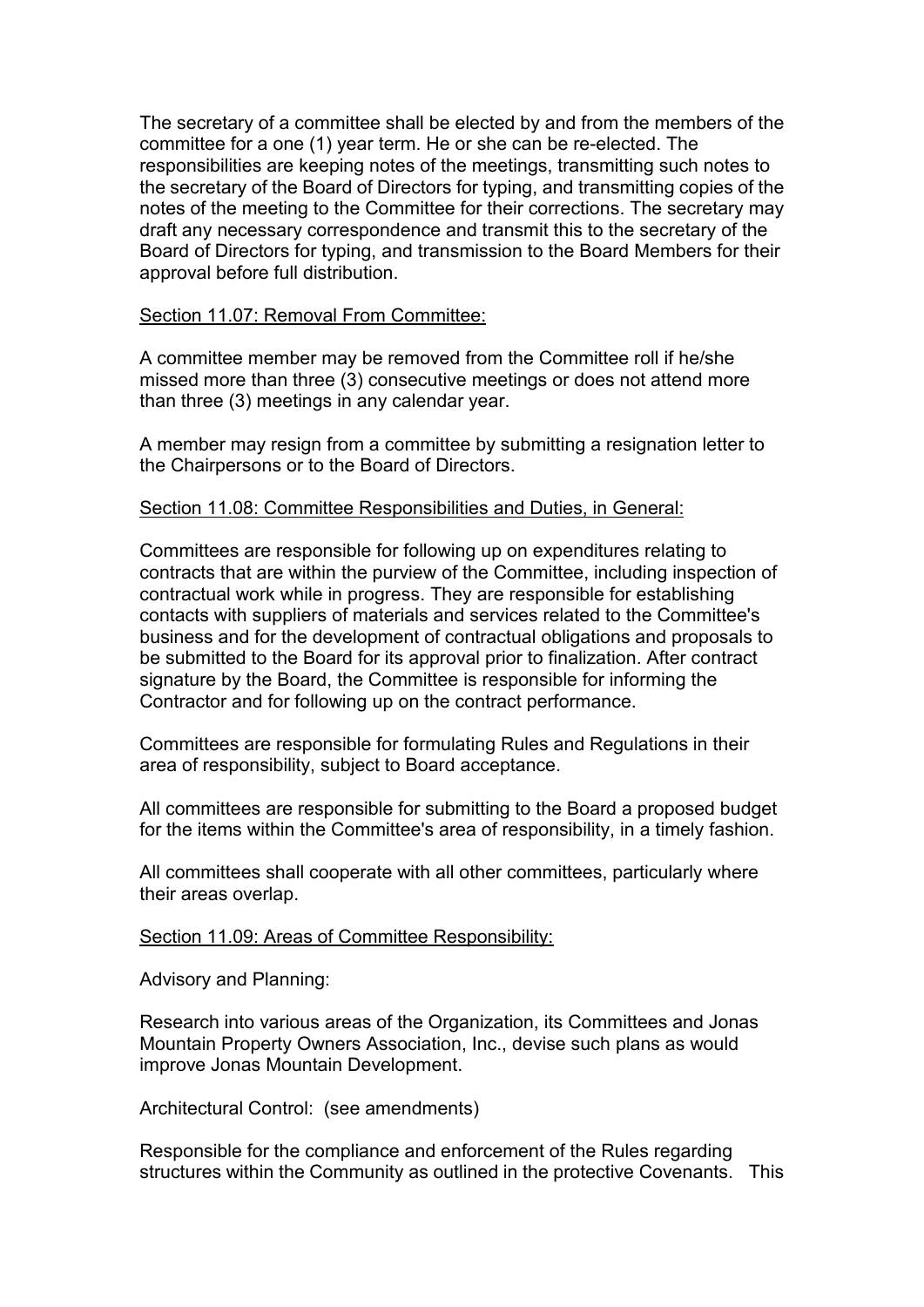committee shall disapprove shall not disapprove such plans arbitrarily, but shall give the reasons for the disapproval and indicate the changes required to be made to obtain such approval.

Budget and Finance:

Responsible for examining past expenditures and books of Account; prepare a line-by-line yearly budget, taking into consideration the submission of the various committees and reserves needed. Also responsible for making recommendations to improve the system.

#### Maintenance:

Responsible for maintenance of roads, all buildings and facilities and common properties; follow the progress of all contracts relating to same; respond to the needs of other committees requiring maintenance and physical services.

Security:

Responsible for overseeing the overall security and for planning safety measures of the property of Jonas Mountainincluding applicable Rules and Regulations.

#### Section 11.10: Election Committee:

A special Committee functioning for the Election of Members to the Board of Directors of the Jonas Mountain Property Owners Association composed of Chairperson of each Committee. Alternate is Co-Chairperson. The committee shall choose its presiding officer during its first meeting each year. A list of these persons constituting membership shall be submitted to the Board for publication.

The Committee shall meet as shall be required.

Duty of this Committee is to ask for and receive resumes from potential Candidates for the vacancies on the Board of Directors of the Jonas Mountain Property Owners Association, and to conduct the election.

Committees may be added or deleted as deemed advisable by the Board of Directors; areas of responsibility may be changed by action of the Board.

### ARTICLE XII: AMENDMENTS

#### Section 12.01: Amendment of By-Laws: (see amendments)

These By-Laws may be altered, amended or repealed by a majority vote of the members entitled to vote thereon at any regular or special meeting duly convened after notice to the members of that purpose These By Laws may be altered, amended or repealed by a majority vote of the total members of the Association entitled to vote. This action may occur at any regular or special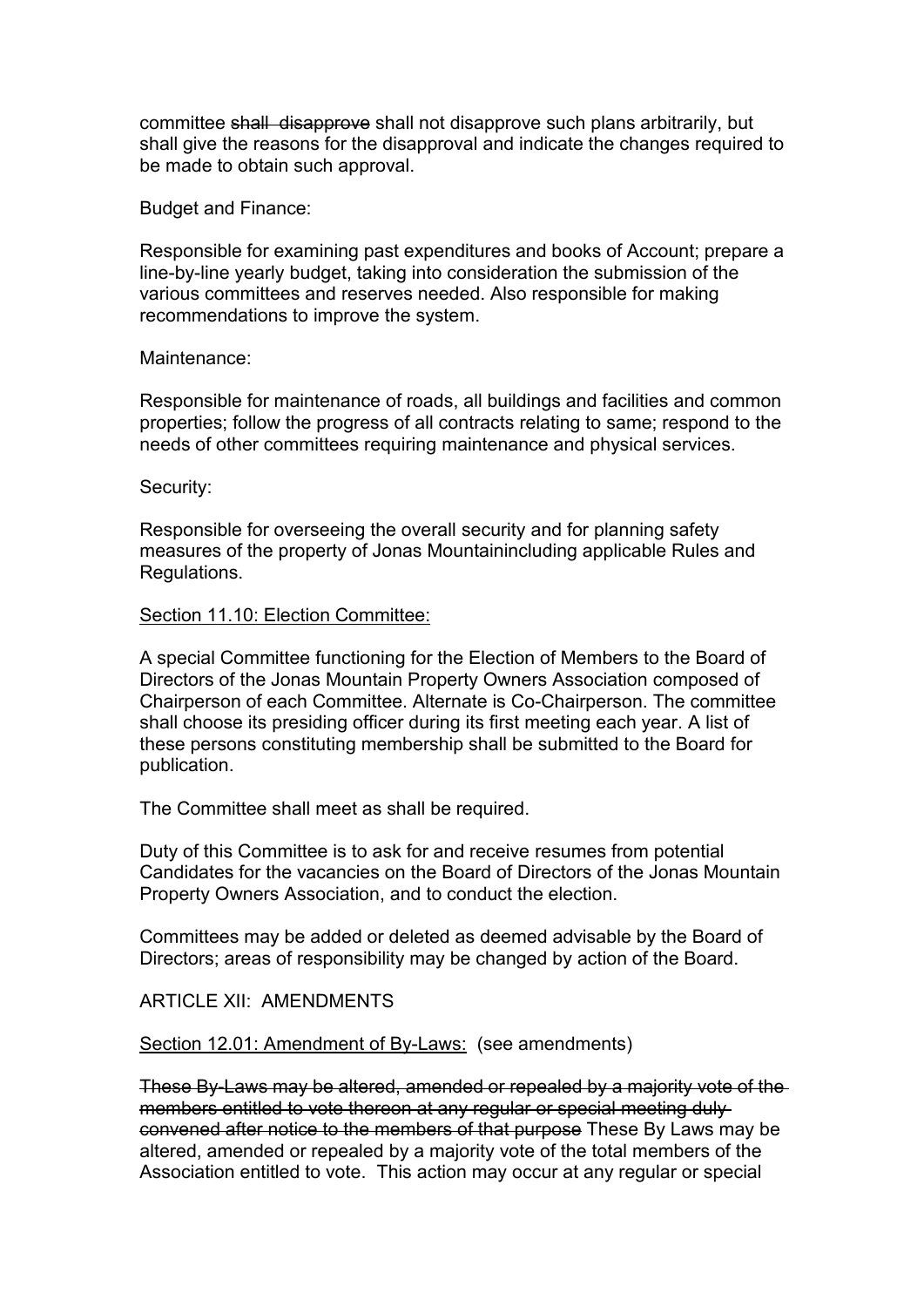meeting duly convened after notice to the members of that purpose or by a majority vote of the members of the Board of Directors at any regular or special meeting duly convened after notice to the Directors of that purpose, subject to statutory restriction and to the power of the members to change such action by the Directors.

These amendments shall take immediate effect and shall apply to all current or pending actions, appointments, designations and all other matters.

5/15/00-mw-Re2000\3108-6.4FinalBylaws

## AMENDMENTS TO THE BY-LAWS

On June 26, 2001, a meeting was held with the Board of Directors and Members. After discussion concerning a proposed Amendment to the By-Laws, a vote was taken pursuant to the Motion to Amend the By-Laws, and the following Amendment was approved:

### Article V, Section 5.03: Lots Limited to a Fixed Annual Assessment Fee:

The following lots are subject to a fixed annual assessment fee of \$35.00, as long as that lot is owned solely or partially by the developer, Jay Knappenberger, Nancy Knappenberger, Robert Knappenberger and/or Eric Knappenberger or their heirs and assigns and that lot remains undeveloped:

Lot 1, 5, 7,18,19, 24, 31, 34, 44, 45, 46, 47,55, 56, 64, 63, 62, 61,79, 80, 86 and 87.

The following lots are subject to a fixed annual assessment fee of \$35.00, as long as that lot is owned solely or partially by the developer, Eleanor Gower, Donald Gower, Donald Gower as custodian of Nicholas Gowerand Danielle Gower, Nanette Gower, Curt Gower, and Curt Gower as custodian for Erica Gower, or their heirs and assigns and that lot remains undeveloped:

Lot 2, 3, 4, 8, 9, 10, 11, 12, 13, 14, 15, 17, 21, 22, 23, 25, 26, 27, 28, 29, 30, 32, 33, 37, 38, 39, 40, 42, 49, 50, 51, 52, 53, 58, 59, 60, 65, 66, 67, 68, 71, 76, 77, 78, 81, 85 and 88.

Any additional lots created and owned by any of the above mentioned owners developers and has direct access to the existing roads will be subject to a fixed annual assessment fee of \$35.00 as long as that lot is owned solely or partially by the developer and that lot remains undeveloped.

The assessment fee of the above referenced lots in this Section 5.03, will remain in effect until the ownership of the lots is transferred to someone other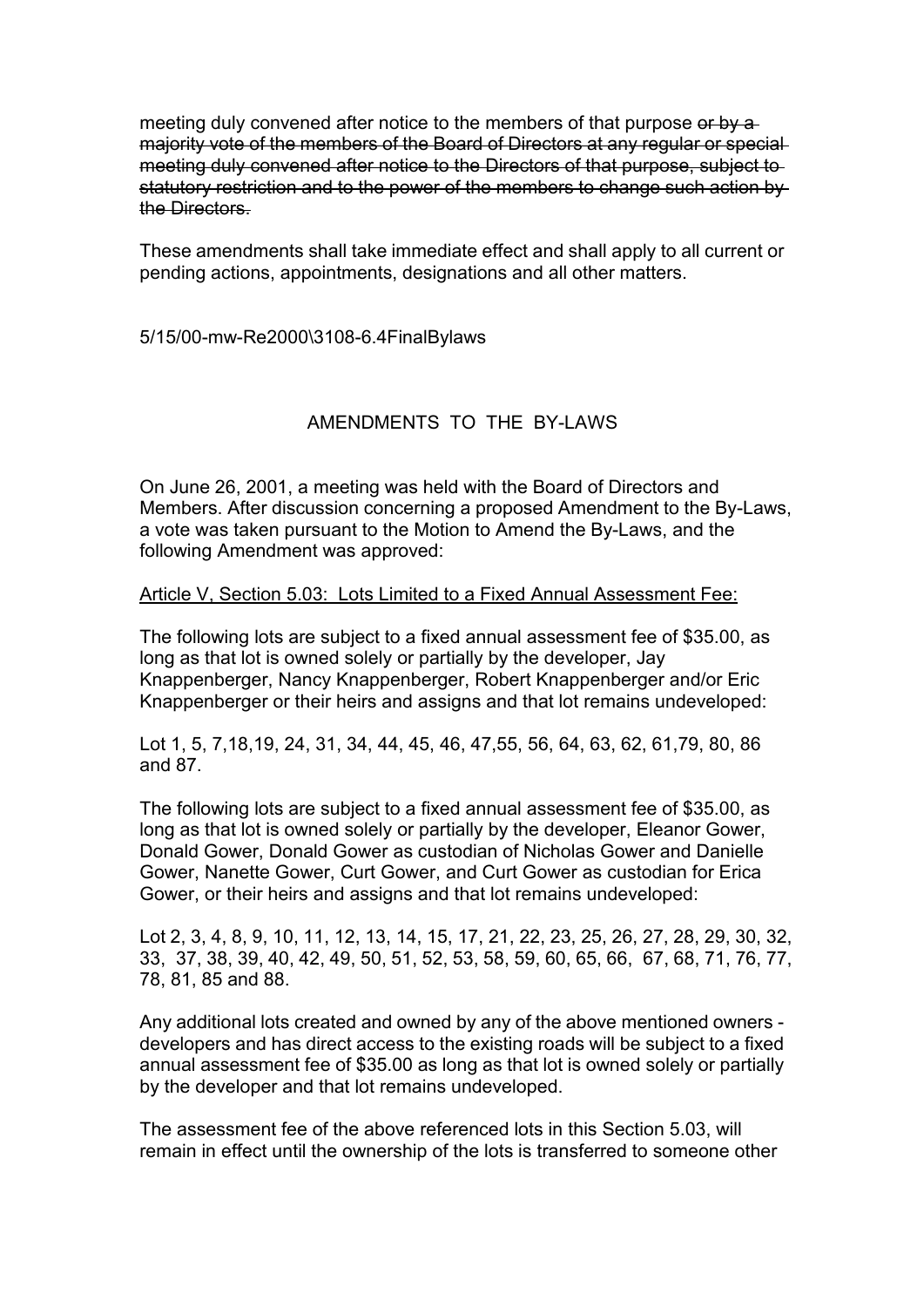than an heir or descendant of the above referenced persons or the lot is no longer considered an undeveloped lot.

In addition to the above mentioned lots, any undeveloped lot owned by a Non-Developer who is not mentioned above is also subject to a fixed annual assessment fee of \$35.00 as long as the lot remains undeveloped for the entire year. In the year that the lot changes from undeveloped to developed the annual assessment per Section 5.02 is applicable.

\*\*\*\*\*\*\*\*\*\*\*\*\*\*\*\*\*\*\*\*\*\*\*\*\*\*\*\*\*\*\*\*\*\*\*\*\*\*\*\*\*\*\*\*\*\*\*\*\*\*\*\*\*\*\*\*\*\*\*\*\*\*\*\*\*\*\*\*\*\*\*\*\*\*\*\*\*\*\*\*\*\*\*\*\*\*\*\* \*\*\*\*\*\*\*\*\*\*\*\*\*\*

On April 28, 2004, a Board of Directors meeting was held to amend the By-Laws consistent with Article XII, Section 12.01. A majority vote of the Directors approved the following Amendments:

Article I, Section 1.02: The official address of the Association is:

"16 Gower Road, Albrightsville, Penn Forest Township, Carbon County, Pennsylvania 18210"

Replace the underlined with Post Office Box 771.

Article II, Section 2.05: Lot definition

"Lot" shall mean and refer to the numbered lots or numbered and lettered lots in the numbered blocks as shown on the subdivision plans of

Add the following: Jonas Mountain Phase II

Article II, Section 2.09: Undeveloped Lot definition

"Undeveloped lot" shall mean and refer to any lot which

Add the following: has no residential building situated upon it

Article III, Section 3.09: Quorum and Adjournment If any meeting of members cannot be organized because a quorum has not attended of members entitled to vote, present in person or by proxy, shall have the power, except at otherwise provided by statute, to adjourn the meeting to such time and place as they may determine.

Replace the underlined with: …has not been constituted as defined herein, the Board of Directors shall have the power, except as …

ARTICLE IV, Section 4.01 (II): DIRECTORS, Term and Number

"…No officer shall hold the same office more than three consecutive years of his four (4) year term*.*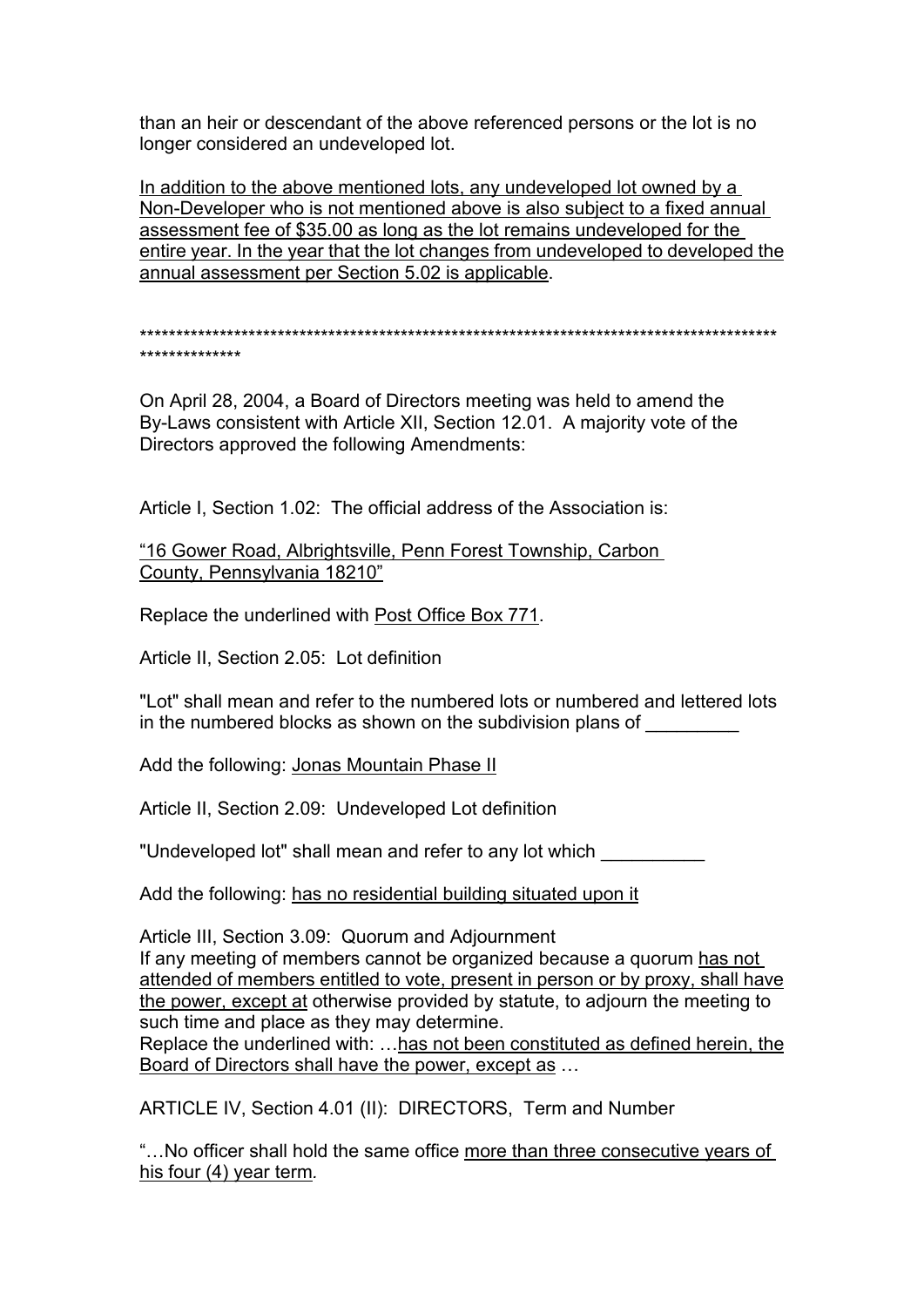Replace the underlined with: … more than two consecutive terms.

Article IV, Section 4.02: Vacancies:

Vacancies and newly created Directorships resulting from the increase in committees may be filled by a majority ofthe remaining Directors, though less than a quorum, and each person so elected shall be a Director until his successor is elected by the members at the next annual meeting of members or at a special meeting duly called for that purpose.

Replace the underlined with: …majority vote of …

Article VI, Section 6.04: The Secretary and Assistant Secretaries, third sentence The secretary shall keep in safe custody the seal of the corporation and. When authorized by the Board of Directors, affix the same… Replace the underlined with: …corporation and when …

Article IX, Section 9.01, part a): General Membership Meetings

The annual general membership meeting shall be held July of each year on a date specified by the Board of Directors

Replace the underlined with: ... in June or July of each year ...

Article XI, Section 11.09: Areas of Committee Responsibility: Architectural **Control** 

Responsible for the compliance and enforcement of the Rules regarding structures within the Community as outlined in the protective Covenants.This committee shall disapprove such plans arbitrarily, but shall give the reasons for the disapproval and indicate the changes required to be made to obtain such approval

Replace the underlined with: …shall not disapprove*…*

Article XI, Section 11.05: Chairpersons:

Each committee shall elect a Chairperson and a Co-Chairperson by and from the members of the committee for a one (1) year term. The Chairperson shall not be a member of the Board of Directors. The Chairperson or Co-Chairperson can be re-elected. The duties and responsibilities of the Chairperson and Co-Chairperson shall be to chair meetings, follow-up Committee assignments, be responsible to the Board for the committee's budget proposal and be responsible for presenting Committee recommendations to the board.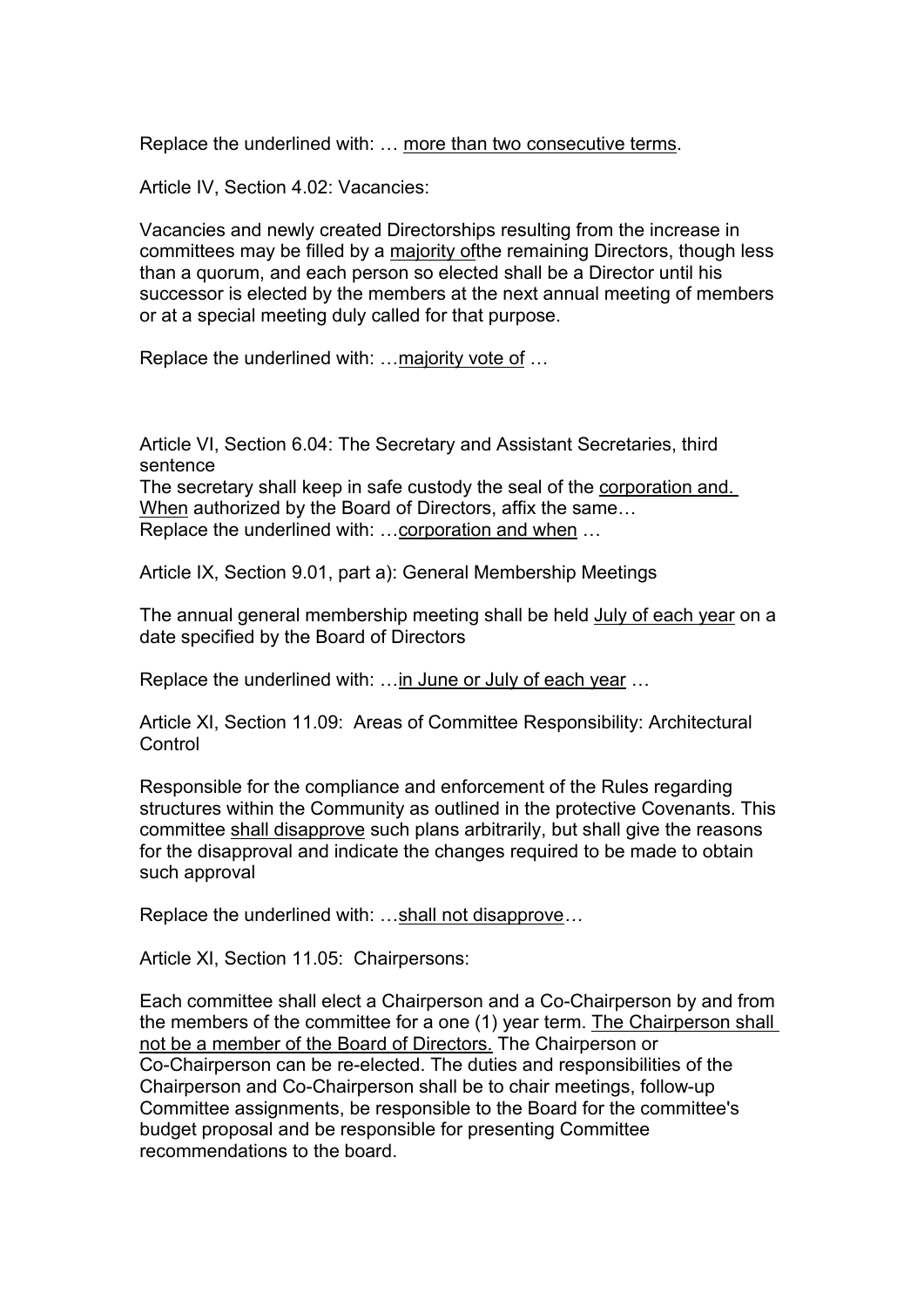Replace the underlined with: … The Chairperson shall not be a member of the Board of Directors unless elected by the general membership of the Association…

\*\*\*\*\*\*\*\*\*\*\*\*\*\*\*\*\*\*\*\*\*\*\*\*\*\*\*\*\*\*\*\*\*\*\*\*\*\*\*\*\*\*\*\*\*\*\*\*\*\*\*\*\*\*\*\*\*\*\*\*\*\*\*\*\*\*\*\*\*\*\*\*\*\*\*\*\*\*\*\*\*\*\*\*\*\*\*\* \*\*\*\*\*\*\*\*\*\*\*\*\*\*

On July 26, 2004, a meeting was held with the Board of Directors and Members. After discussion concerning a proposed Amendment to the By-Laws, a vote was taken pursuant to the Motion to Amend the By-Laws, and the following Amendment was approved:

Article XII, Section 12.01: Amendment of By-Laws:

These By-Laws may be altered, amended or repealed by a majority vote of the members entitled to vote thereon at any regular or special meeting duly convened after notice to the members of that purpose or by a majority vote of the members of the Board of Directors at any regular or special meeting duly convened after notice to the Directors of that purpose, subject to statutory restriction and to the power of the members to change such action by the Directors.

Delete the underlined

\*\*\*\*\*\*\*\*\*\*\*\*\*\*\*\*\*\*\*\*\*\*\*\*\*\*\*\*\*\*\*\*\*\*\*\*\*\*\*\*\*\*\*\*\*\*\*\*\*\*\*\*\*\*\*\*\*\*\*\*\*\*\*\*\*\*\*\*\*\*\*\*\*\*\*\*\*\*\*\*\*\*\*\*\*\*\*\* \*\*\*\*\*\*\*\*\*\*\*\*\*\*

On June 23, 2007, at a duly convened POA meeting attended by members, proposed amendments to the By-Laws were discussed and a vote was taken pursuant to the Motion to Amend the By-Laws. The following amendments were approved:

Article II: Definitions

Add Section 2.10 Email is a legal form of communication and may be substituted for hard copy mailings to members who have valid email addresses for the purposes of meeting notifications, proxy requests, informational notes to members and other forms of communication.

Article III, Section 3.09: Quorum and Adjournment:

Members representing ten (10) percent of the number of votes eligible to vote, present in person or represented by proxy, shall be required and shall constitute a quorum at all meetings of the members for the transaction of business, except as otherwise provided by statute or by the articles of incorporation or by these By-Laws. …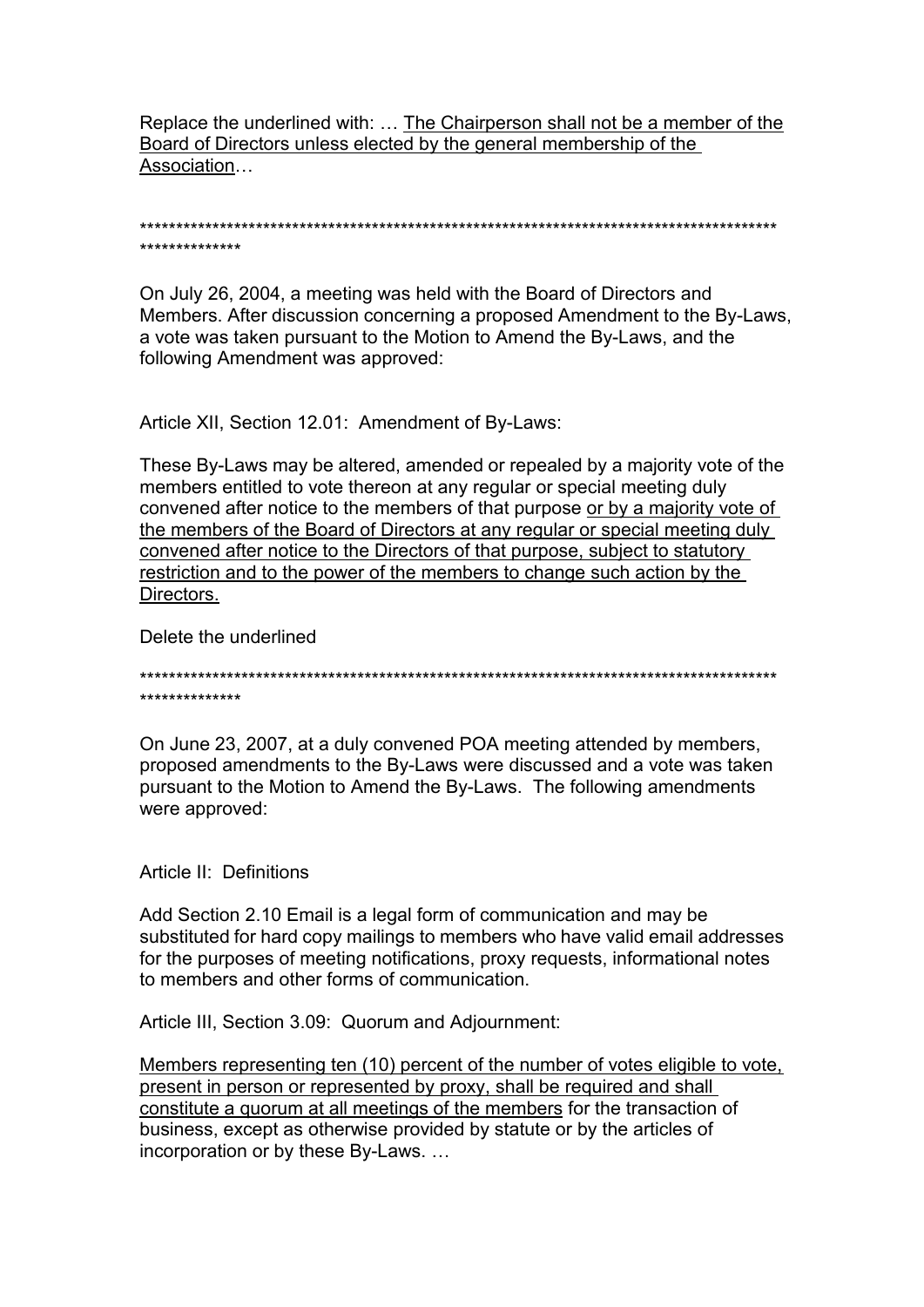Replace the underlined with: …Members representing twenty five (25) percent of the number of members eligible to vote, present in person or represented by proxy, shall be required and shall constitute a quorum at all meetings of the members…

Article XIII, Section 8.07: Expenditure of Monies for Expenses

The Board of Directors may not expend or approve an expenditure, for more than \$10,000.00 on single expense, including a major improvement, without a meeting and a vote of approval of more than 75% of the members of the Association.

Replace the underlined with: The Board of Directors may not expend or approve an expenditure for more than \$10,000.00 on a single expense, including a major improvement, without a meeting and a vote of approval of more than 50% of the members of the Association entitled to vote*…*

Article XII, Section 12.01: Amendment of By-Laws

These By-Laws may be altered, amended or repealed by a majority vote of the members entitled to vote thereon at any regular or special meeting duly convened after notice to the members of that purpose…

Replace the underlined with: These By Laws may be altered, amended or repealed by a majority vote of the total members of the Association entitled to vote. This action may occur at any regular or special meeting duly convened after notice to the members of that purpose*…*

\*\*\*\*\*\*\*\*\*\*\*\*\*\*\*\*\*\*\*\*\*\*\*\*\*\*\*\*\*\*\*\*\*\*\*\*\*\*\*\*\*\*\*\*\*\*\*\*\*\*\*\*\*\*\*\*\*\*\*\*\*\*\*\*\*\*\*\*\*\*\*\*\*\*\*\*\*\*\*\*\*\*\*\*\*\*\*\*

\*\*\*\*\*\*\*\*\*\*\*\*\*\*

On October 18, 2008, at a duly convened Special POA meeting attended by members, proposed amendments to the By-Laws were discussed and a vote was taken pursuant to the Motion to Amend the By-Laws. The following amendment was approved:

### Article V, Section 5.02: Basis of Annual Assessment Fee:

Beginning with January, 2001, the annual assessment shall be \$70.00 per lot. After January 1, 2001, the annual assessment may be increased at a rate of no more than 15% per year, by amajority vote of the members, at a meeting held in accordance with Articles III and IX of these By-Laws. If an increase of more than 15% is found needed, the increase must be approved by a vote of 75% or more of the members, at a meeting held in accordance with Articles III and IX of these By-Laws.

Replace the underlined words with: majority vote of the total members of the Association entitled to vote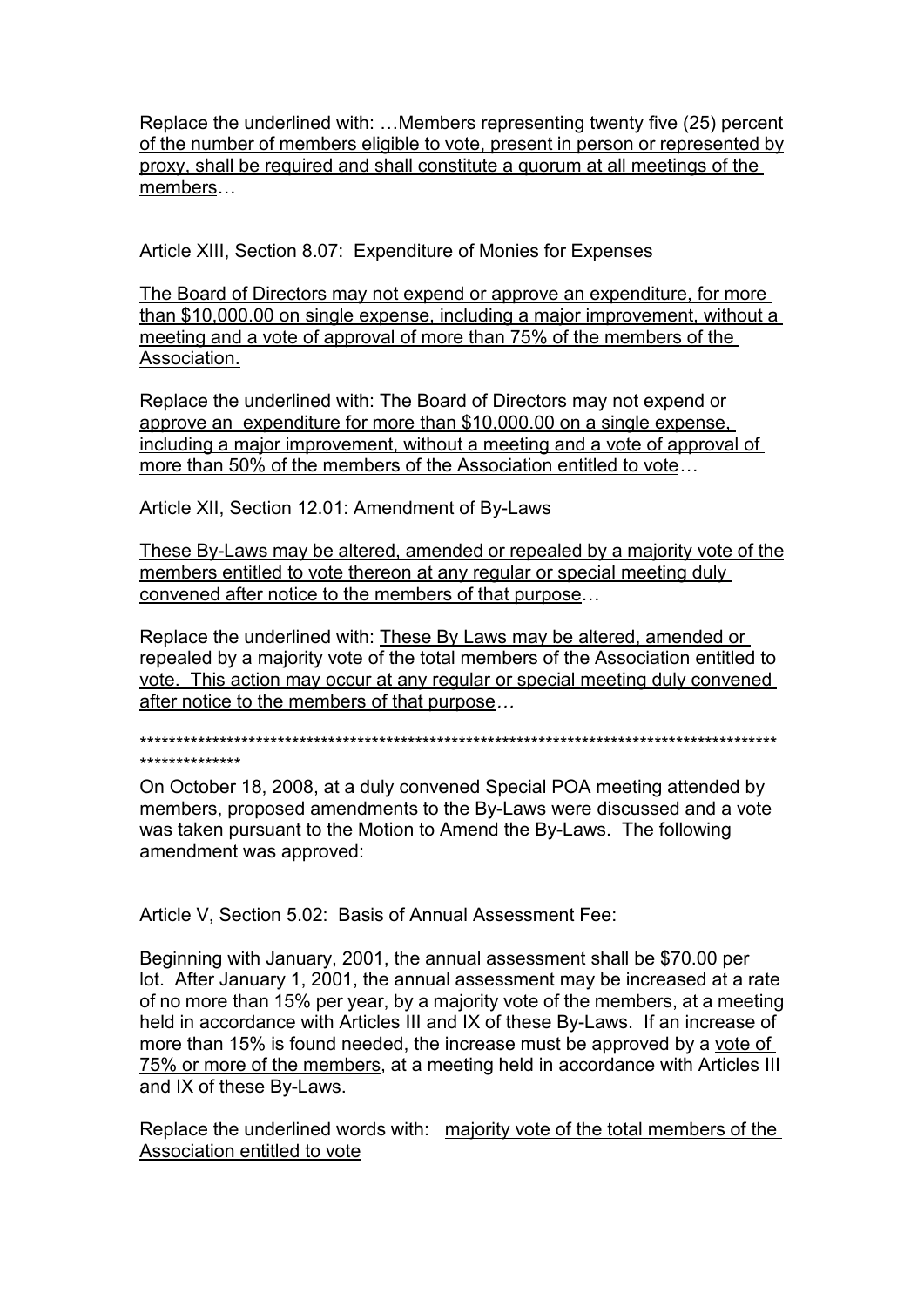\*\*\*\*\*\*\*\*\*\*\*\*\*\*\*\*\*\*\*\*\*\*\*\*\*\*\*\*\*\*\*\*\*\*\*\*\*\*\*\*\*\*\*\*\*\*\*\*\*\*\*\*\*\*\*\*\*\*\*\*\*\*\*\*\*\*\*\*\*\*\*\*\*\*\*\*\*\*\*\*\*\*\*\*\*\*\*\* \*\*\*\*\*\*\*\*\*\*\*\*\*\*

On June 13, 2009, at a duly convened POA meeting attended by members, proposed amendments to the By-Laws were discussed and a vote was taken pursuant to the Motion to Amend the By-Laws. The following amendments were approved:

### Article V, Section 5.03: Lots Limited to a Fixed Annual Assessment Fee:

The following lots are subject to a fixed annual assessment fee of \$35.00, as long as that lot is owned solely or partially by the developer, Jay Knappenberger, Nancy Knappenberger, Robert Knappenberger and/or Eric Knappenberger or their heirs and assigns and that lot remains undeveloped:

Lot 1, 5, 7,18,19, 24, 31, 34, 44, 45, 46, 47,55, 56, 64, 63, 62, 61,79, 80, 86 and 87.

The following lots are subject to a fixed annual assessment fee of \$35.00, as long as that lot is owned solely or partially by the developer, Eleanor Gower, Donald Gower, Donald Gower as custodian of Nicholas Gowerand Danielle Gower, Nanette Gower, Curt Gower, and Curt Gower as custodian for Erica Gower, or their heirs and assigns and that lot remains undeveloped:

Lot 2, 3, 4, 8, 9, 10, 11, 12, 13, 14, 15, 17, 21, 22, 23, 25, 26, 27, 28, 29, 30, 32, 33, 37, 38, 39, 40, 42, 49, 50, 51, 52, 53, 58, 59, 60, 65, 66, 67, 68, 71, 76, 77, 78, 81, 85 and 88.

Any additional lots created and owned by any of the above mentioned owners developers and has direct access to the existing roads will be subject to a fixed annual assessment fee of \$35.00 as long as that lot is owned solely or partially by the developer and that lot remains undeveloped.

The assessment fee of the above referenced lots in this Section 5.03, will remain in effect until the ownership of the lots is transferred to someone other than an heir or descendant of the above referenced persons or the lot is no longer considered an undeveloped lot.

In addition to the above mentioned lots, any undeveloped lot owned by a Non-Developer who is not mentioned above is also subject to a fixed annual assessment fee of \$35.00 as long as the lot remains undeveloped for the entire year. In the year that the lot changes from undeveloped to developed the annual assessment per Section 5.02 is applicable.

In addition, when the association fee is raised as per Section 5.02 subsequent to June 13, 2009, then the fee for a vacant lot will be raised by the same percentage increase.

Article VIII, Section 8.07: Expenditure of Monies for Expenses: